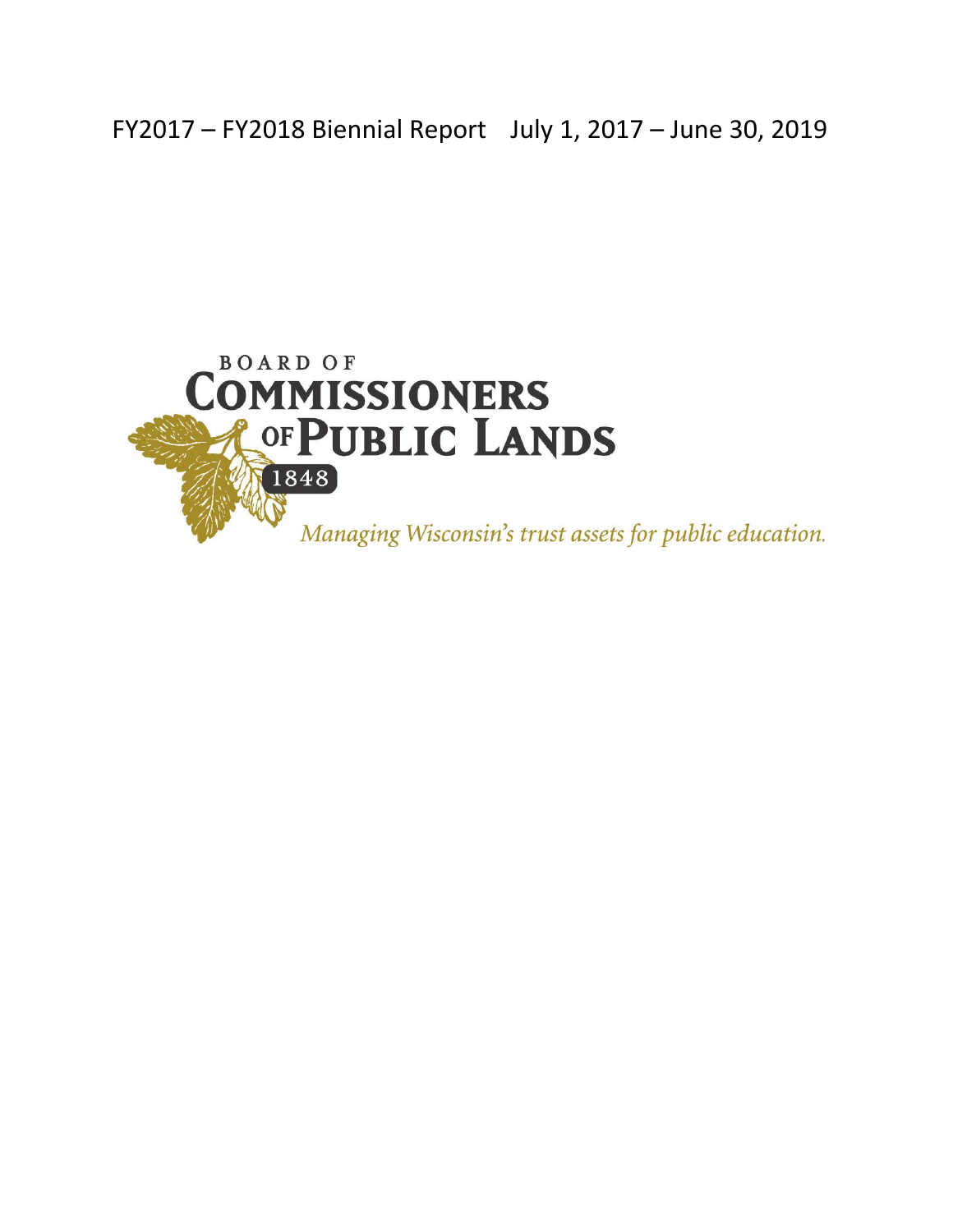#### *Common School Fund*

| <b>BALANCE SHEET</b>                         | <b>FY 2018</b>         |    | FY 2019           |
|----------------------------------------------|------------------------|----|-------------------|
| Assets                                       |                        |    |                   |
| Cash and cash equivalents                    | \$<br>30,846,576.96    | \$ | 245, 312, 852. 32 |
| Receivables:                                 |                        |    |                   |
| Loans to local governments                   | 371,451,664.87         |    | 339,896,238.29    |
| Loans to school districts                    | 93,584,342.65          |    | 86,928,259.79     |
| Other receivables                            | 3,912,624.65           |    | 2,786,777.26      |
| Investments                                  | 586,329,202.76         |    | 483,435,949.62    |
| Due from other governments                   | 4,910,005.21           |    | 4,721,627.02      |
| Due from other funds                         |                        |    |                   |
| Total assets                                 | \$<br>1,091,034,417.10 | \$ | 1,163,081,704.30  |
| Liabilities and fund balances                |                        |    |                   |
| Due to other funds                           | \$<br>385,429.73       | \$ | 365,456.29        |
| Due to other governments                     | 25,471,977.40          |    | 29,575,118.87     |
| Deposits held in custody (performance bonds) | 1,668.85               |    |                   |
| <b>Total liabilities</b>                     | 25,859,075.98          |    | 29,940,575.16     |
| <b>Total fund balance</b>                    | 1,065,175,341.12       |    | 1,133,141,129.14  |

### **STATEMENT OF REVENUES, EXPENDITURES, AND CHANGES IN FUND BALANCE**

| Fund balance, end of year                 |         | \$1,065,175,341.11 |                | \$1,133,141,129.14 |
|-------------------------------------------|---------|--------------------|----------------|--------------------|
| Fund balance, beginning of year           | \$.     | 1,052,378,308.63   |                | \$1,065,175,341.11 |
| Net Change in Fund Balance                |         | 12,797,032.48      |                | 67,965,788.03      |
| <b>Interfund Transfers Out</b>            |         |                    |                |                    |
| Excess Revenues Over (Under) Expenditures |         | 12,797,032.48      |                | 67,965,788.03      |
| <b>Total Expenditures</b>                 |         | 36,521,553.38      |                | 37,005,453.38      |
| Operating expenses                        |         | 821,553.38         |                | 805,453.38         |
| Education                                 |         | 35,700,000.00      |                | 36,200,000.00      |
| Expenditures                              |         |                    |                |                    |
| <b>Total Revenues</b>                     | $\zeta$ | 49,318,585.86      | $\ddot{\zeta}$ | 104,971,241.41     |
| Other revenue                             |         |                    |                |                    |
| Charges for goods and services            |         | 520.00             |                | 15,205.19          |
| Gifts and donations                       |         | 15.00              |                |                    |
| Intergovernmental                         |         | 3,006.61           |                | 3,037.34           |
| Timber revenue                            |         |                    |                |                    |
| Net land sales (purchases)                |         | 12,500.00          |                |                    |
| Fines and forfeitures                     |         | 12,280,544.37      |                | 11,860,864.43      |
| Unclaimed property                        |         | 13,990,934.26      |                | 37,842,065.69      |
| Investment and interest income            | \$      | 23,031,065.62      | \$             | 55,250,068.76      |
| Revenues                                  |         |                    |                |                    |

All figures are subject to final audit adjustments.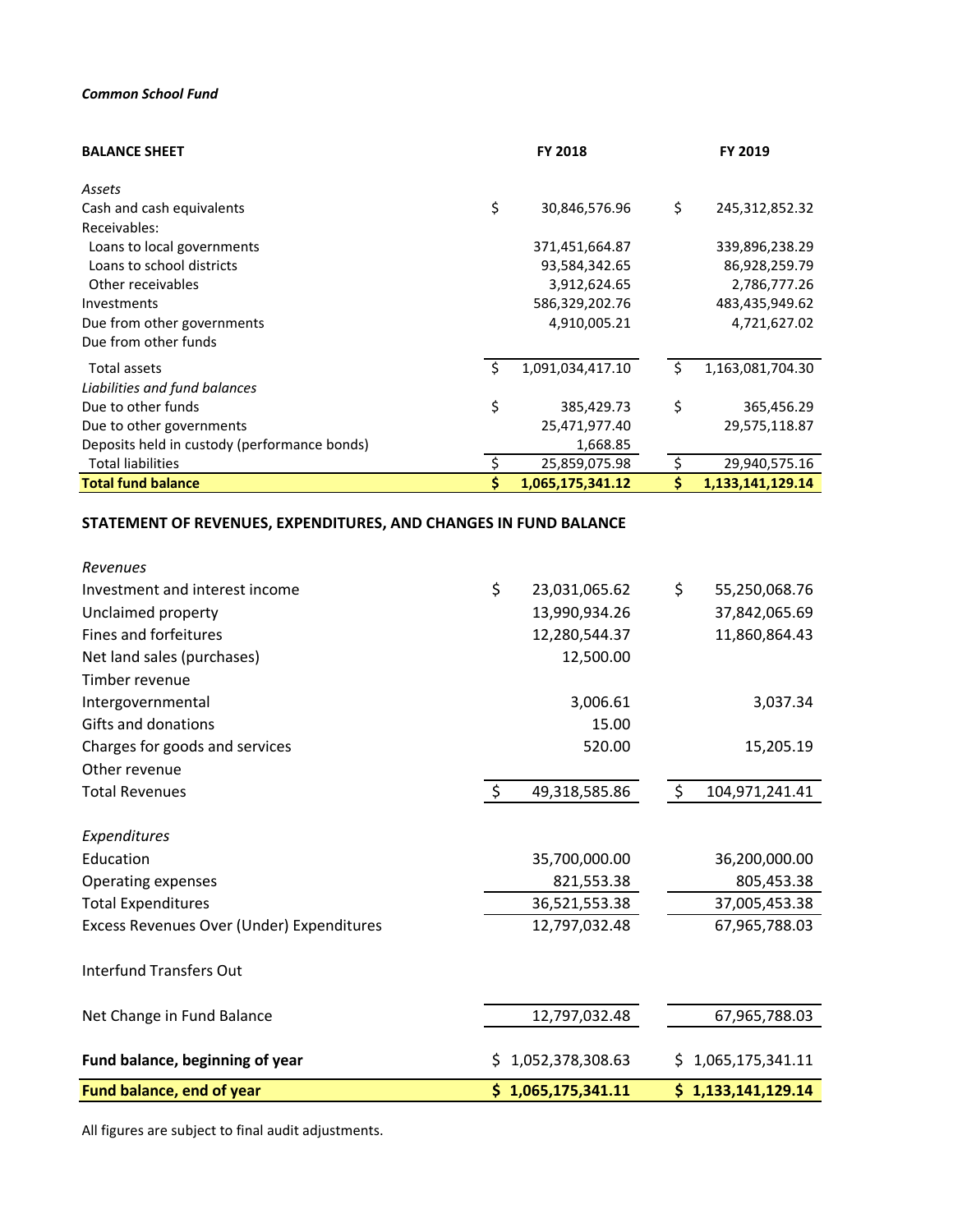#### *Normal School Fund*

| <b>BALANCE SHEET</b>                         | <b>FY 2018</b>      | <b>FY 2019</b>      |
|----------------------------------------------|---------------------|---------------------|
| Assets                                       |                     |                     |
| Cash and cash equivalents <sup>1</sup>       | \$<br>2,269,251.85  | \$<br>6,618,803.90  |
| Receivables:                                 |                     |                     |
| Loans to local governments                   | 16,285,721.13       | 15,759,820.50       |
| Loans to school districts                    | 1,239,621.53        | 1,087,509.93        |
| Investments                                  | 8,736,227.85        | 6,179,716.80        |
| <b>Other Receivables</b>                     | 94,664.18           | 66,426.67           |
| Due From Other Funds                         | 385,429.72          | 365,456.29          |
| Due From Other Governments                   | 185,038.42          | 186,233.22          |
| Total assets                                 | \$29,195,954.68     | \$30,263,967.31     |
| Liabilities and fund balance                 |                     |                     |
| Deposits held in custody (performance bonds) | \$<br>66,723.52     | \$<br>50,177.16     |
| Due to other funds                           | 7,441.08            | 1,417.63            |
| Accounts payable                             | (13,748.66)         | 0.02                |
| <b>Total Liabilities</b>                     | \$<br>60,415.94     | Ŝ.<br>51,594.81     |
| <b>Total fund balance</b>                    | 29,135,538.74<br>Ŝ. | 30,212,372.50<br>S. |

#### **STATEMENT OF REVENUES, EXPENDITURES, AND CHANGES IN FUND BALANCE**

| <b>Fund balance, end of year</b>         | \$29,135,538.74     | \$30,212,372.50    |
|------------------------------------------|---------------------|--------------------|
| Fund balance, beginning of year          | \$29,819,975.02     | \$29,135,538.74    |
| Net Change in Fund Balance               | (684,436.28)        | 1,076,833.76       |
| <b>UW Distribution</b>                   | 473,438.62          | 471,870.50         |
| <b>Other Financing Sources (Uses)</b>    |                     |                    |
| Excess Revenes Over (Under) Expenditures | (210, 997.66)       | 1,548,704.26       |
| <b>Total Expenditures</b>                | 1,750,311.02        | 599,904.57         |
| Land Purchases                           | 1,179,900.00        |                    |
| Operating expenses                       | 570,411.02          | 599,904.57         |
| Expenditures                             |                     |                    |
| <b>Total Revenues</b>                    | -\$<br>1,539,313.36 | 2,148,608.83<br>Ŝ. |
| Sale of Land (Purchase)                  | 201,614.00          | 79,600.00          |
| Timber revenue                           | 524,216.82          | 706,273.21         |
| Investment and interest income           | \$<br>813,482.54    | \$<br>1,362,735.62 |
| Revenues                                 |                     |                    |

 $1$  Includes land bank sale proceeds restricted to investment in lands.

All figures are subject to final audit adjustments.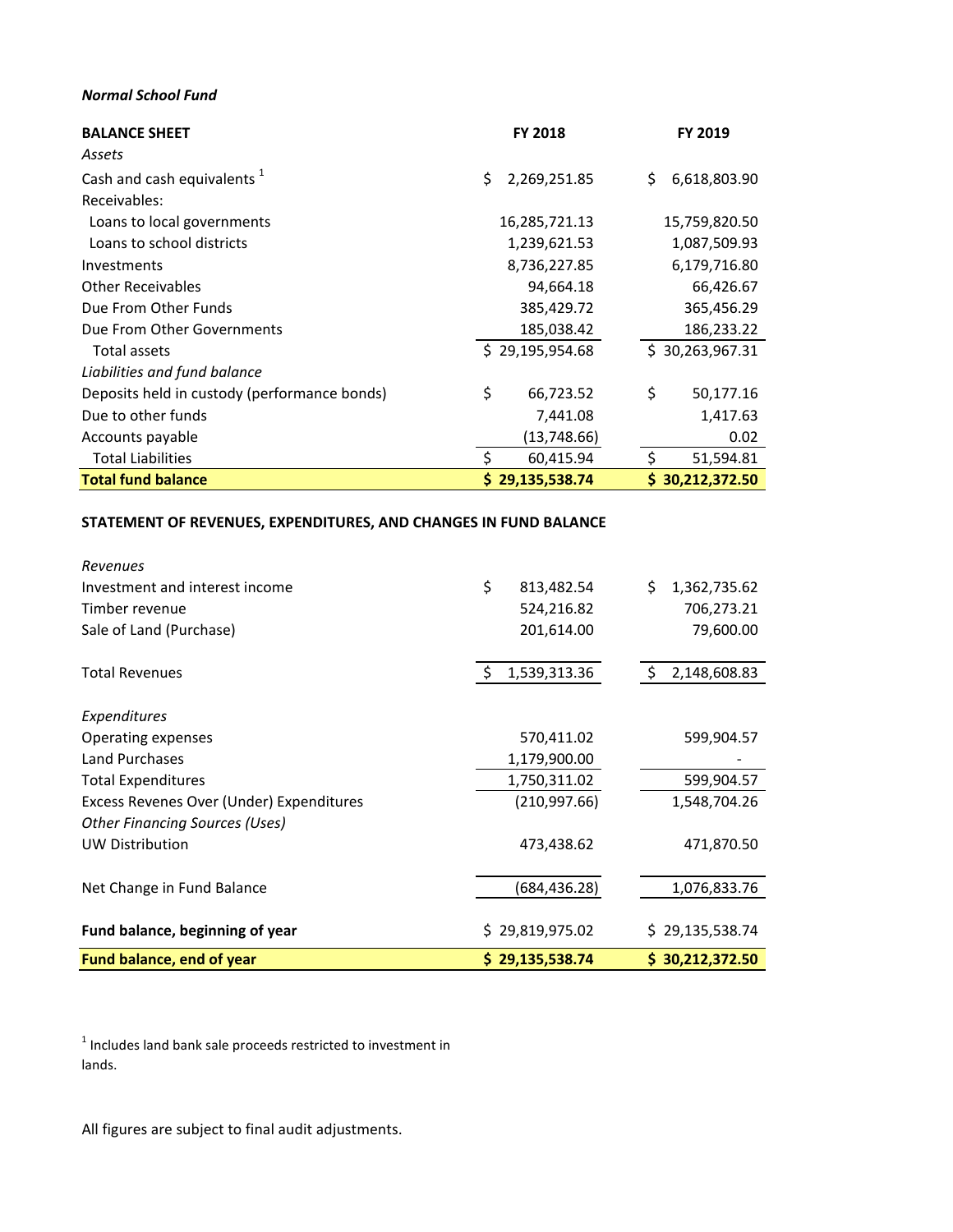#### *University Fund Balance Sheet*

In 1838, Congress granted to the Territory of Wisconsin the equivalent of two townships, or 72 square miles of land, to be sold to support a university. In 1854, Congress granted an additional two townships of land to benefit a university. Most of these lands were sold soon after Wisconsin obtained title, and no provision was made in the law for adding to the principal of this fund. Therefore, the principal balance of the University Fund has not grown over the years. Earnings are distributed to the University of Wisconsin annually. The annual distribution and earnings may be slightly different because of timing differences.

|                          | FY 2018      | FY 2019      |
|--------------------------|--------------|--------------|
| <b>Principal Balance</b> | \$234,129.75 | \$234,129.75 |
| <b>Fund Earnings</b>     | \$7,228.79   | \$8,358.72   |

### *Agricultural College Fund Balance Sheet*

The Agricultural College Fund was established with a grant of land pursuant to an 1862 act of Congress. Proceeds from the sale of these lands were to be invested in a perpetual endowment fund to support "colleges of agriculture and mechanical arts" in each of the states – our nation's land-grant colleges. The University of Wisconsin's agricultural school was funded with the proceeds.

Vermont Congressman Justin Morrill sponsored the bill and it became known as the "Morrill Act." The Act provided that each state was entitled to 30,000 acres of land for each member of Congress representing the state at that time. Wisconsin had eight Congressional representatives so BCPL received title to 240,000 acres of land under this law. These lands were sold shortly after Wisconsin obtained title, and no provision was made in the law for adding to the principal of this fund. Therefore, the principal balance of the Agricultural College Fund has not grown over the years. Earnings are distributed to the University of Wisconsin annually. The annual distribution and earnings may be slightly different because of timing differences

|                          | FY 2018      | FY 2019      |
|--------------------------|--------------|--------------|
| <b>Principal Balance</b> | \$305,281.65 | \$305,281.65 |
| <b>Fund Earnings</b>     | \$11,983.70  | \$8,981.40   |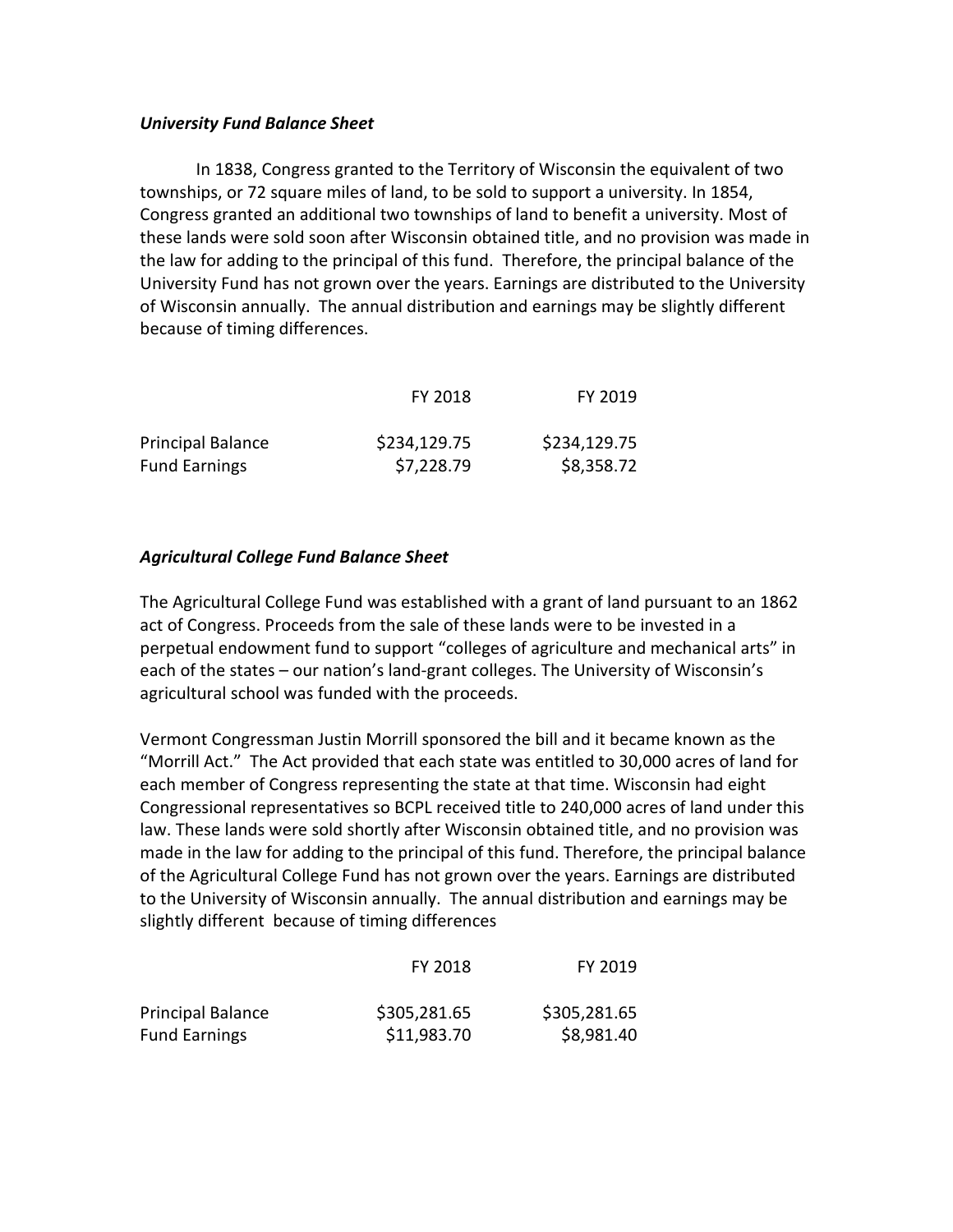# **LOANS GRANTED TO MUNICIPALITIES - Fiscal Year 2018**

During fiscal year 2018, the Board of Commissioners of Public Lands approved **155** municipal loan applications totaling **\$115,382,403.12** and **180** loan disbursements totaling **\$119,211,346.66** were made.

| <b>COUNTY</b>                                  | Application    | <b>Disbursements</b> | <b>COUNTY</b>                                  | Application    | Disbursements  |
|------------------------------------------------|----------------|----------------------|------------------------------------------------|----------------|----------------|
| Municipality (Multi-County)                    | Amount         | Total                | Municipality (Multi-County)                    | Amount         | Total          |
| <b>ADAMS</b>                                   |                |                      | <b>BUFFALO</b>                                 |                |                |
| <b>Arkdale Lake District</b>                   |                |                      | Maxville, Town of                              |                |                |
| Finance dam failure analysis and dam<br>repair | \$75,000.00    | \$50,000.00          | Finance roadwork                               | \$45,000.00    | \$45,000.00    |
| <b>ASHLAND</b>                                 |                |                      | <b>BURNETT</b>                                 |                |                |
| Ashland, City of                               |                |                      | Grantsburg, Town of                            |                |                |
| Finance TID #10 development                    | \$550,000.00   | $***$                | Finance road construction                      |                | \$50,000.00    |
| agreement                                      |                |                      | Purchase town hall building                    | \$170,000.00   | \$170,000.00   |
| <b>BARRON</b>                                  |                |                      | <b>CALUMET</b>                                 |                |                |
| Cumberland, City of                            |                |                      | Charlestown, Town of                           |                |                |
| Finance road projects                          | \$665,411.00   | $***$                | Purchase plow truck                            | \$60,000.00    | \$60,000.00    |
| Finance lift station #11 reconstruction        | \$140,000.00   | $***$                | <b>CLARK</b>                                   |                |                |
| <b>BAYFIELD</b>                                |                |                      | Clark, County of                               |                |                |
| <b>Clover Sanitary District #1</b>             |                |                      | Finance road construction                      | \$1,800,000.00 | \$1,800,000.00 |
| Finance sanitary system maintenance            | \$45,000.00    | \$45,000.00          | Mentor, Town of                                |                |                |
| Mason, Town of                                 |                |                      | Purchase dump and pickup trucks                | \$220,000.00   | \$194,849.00   |
| Finance road projects                          | \$260,000.00   | \$260,000.00         | Withee, Village of                             |                |                |
| <b>BROWN</b>                                   |                |                      | Finance sewer liner installation               | \$25,000.00    | \$25,000.00    |
| <b>Bellevue, Village of</b>                    |                |                      | <b>COLUMBIA</b>                                |                |                |
| Finance public infrastructure projects         | \$1,200,000.00 | \$1,200,000.00       | Lodi, City of                                  |                |                |
| Green Bay, City of                             |                |                      | Finance TID #4 economic development            | \$500,000.00   | \$500,000.00   |
| Finance neighborhood redevelopment             | \$500,000.00   | \$500,000.00         | project<br>Finance TID #4 economic development |                |                |
| Lawrence, Town of                              |                |                      | project                                        | \$150,000.00   | \$150,000.00   |
| Finance TID #1 land acquisition                | \$4,229,642.00 | \$4,229,642.00       | Wyocena, Town of                               |                |                |
| Wrightstown, Village of (Brown and Outagamie)  |                |                      | Finance roadwork                               | \$352,000.00   | \$352,000.00   |
| Finance TID land acquisition and capital       | \$824,772.00   | \$824,772.00         | Wyocena, Village of                            |                |                |
| projects                                       |                |                      | Purchase street sweeper                        | \$36,000.00    | \$36,000.00    |

\* This loan was approved by the Board of Commissioners of Public Lands in a previous fiscal year. It is not included in the number of new loans approved or the loan application total amount for this fiscal year.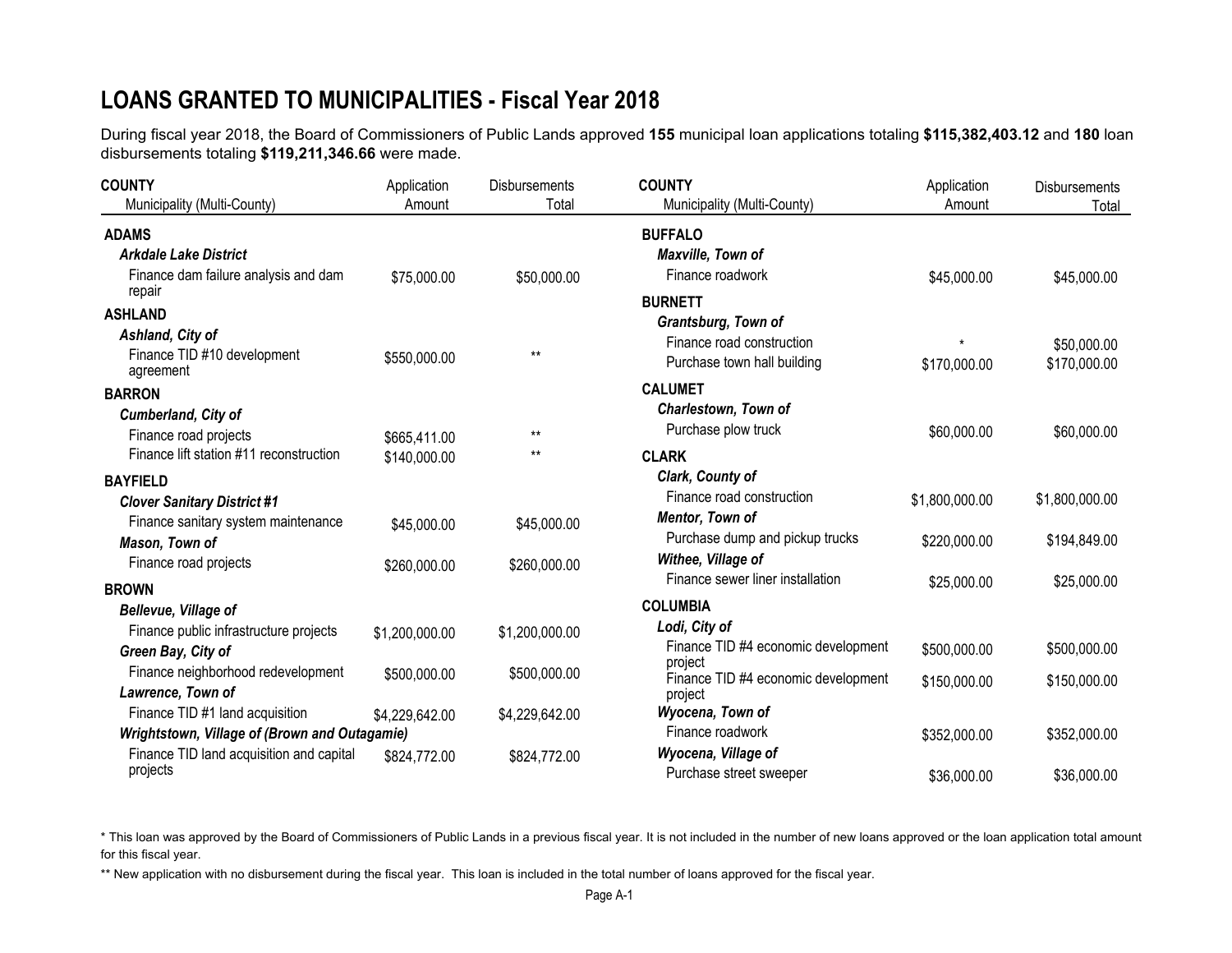| <b>COUNTY</b>                            | Application    | Disbursements                    | <b>COUNTY</b>                        | Application    | Disbursements       |
|------------------------------------------|----------------|----------------------------------|--------------------------------------|----------------|---------------------|
| Municipality (Multi-County)              | Amount         | Total                            | Municipality (Multi-County)          | Amount         | Total               |
| <b>CRAWFORD</b>                          |                |                                  | <b>DOUGLAS</b>                       |                |                     |
| Eastman, Village of                      |                |                                  | <b>Brule, Town of</b>                |                |                     |
| Finance roadwork and water main          | \$305,000.00   | $**$                             | Purchase fire truck                  | \$340,000.00   | \$307,000.00        |
| improvements                             |                |                                  | Maple, Town of                       |                |                     |
| <b>DANE</b>                              |                |                                  | Purchase road grader                 | \$186,000.00   | \$186,000.00        |
| <b>Black Earth, Village of</b>           |                |                                  | Wascott, Town of                     |                |                     |
| Finance TID #3 projects                  | \$457,500.00   | \$457,500.00                     | Purchase fire truck                  | \$260,000.00   | \$260,000.00        |
| <b>Cross Plains, Town of</b>             |                |                                  | <b>DUNN</b>                          |                |                     |
| Finance road construction                |                | \$1,735,000.00                   | Menomonie, City of                   |                |                     |
| Purchase plow truck and accessories      | $\star$        | \$130,000.00                     | Finance TID #15 development expenses | \$500,000.00   | \$500,000.00        |
| Middleton, City of                       |                |                                  |                                      |                |                     |
| Finance TID #5 economic development      | \$1,500,000.00 | \$1,500,000.00                   | <b>FOND DU LAC</b>                   |                |                     |
| incentive                                |                |                                  | Fond Du Lac, County of               |                |                     |
| Oregon, Town of<br>Finance road projects |                | $**$                             | Finance 2018 capital projects        | \$1,108,630.00 | \$1,108,630.00      |
|                                          | \$385,000.00   |                                  | Springvale, Town of                  |                |                     |
| Oregon, Village of<br>Purchase property  |                |                                  | Purchase truck                       |                | \$30,000.00         |
|                                          | \$600,000.00   | \$600,000.00                     | <b>GRANT</b>                         |                |                     |
| <b>Pleasant Springs, Town of</b>         |                |                                  | Fennimore, City of                   |                |                     |
| Finance road repairs<br>Finance roadwork |                | \$200,000.00                     | Finance TID property acquisition and | \$407,000.00   | \$407,000.00        |
| Sun Prairie, City of                     | \$300,000.00   | \$300,000.00                     | development                          |                |                     |
| Finance land purchase                    |                |                                  | Harrison, Town of                    |                |                     |
| Finance infrastructure projects          | \$4,931,000.00 | \$4,931,000.00                   | Finance roadwork                     | \$350,000.00   | \$350,000.00        |
| Purchase economic development land       | \$3,700,000.00 | \$3,700,000.00<br>\$3,589,000.00 | Platteville, City of                 |                |                     |
|                                          | \$3,589,000.00 |                                  | Finance TID redevelopment incentive  | \$1,300,000.00 | \$1,300,000.00      |
| <b>DODGE</b>                             |                |                                  | <b>GREEN</b>                         |                |                     |
| Beaver Dam, City of                      |                |                                  | Albany, Village of                   |                |                     |
| Purchase capital equipment               | \$170,000.00   | \$170,000.00                     | Purchase building and truck          | \$81,000.00    | $**$                |
| Calamus, Town of                         |                |                                  | Monroe, City of                      |                |                     |
| Purchase snowplow truck                  | \$118,000.00   | \$35,000.00                      | Finance TID #9 land acquisition      | \$1,850,000.00 | \$1,850,000.00      |
| Fox Lake, City of                        |                |                                  | Washington, Town of                  |                |                     |
| Refinance bonds dated 9/23/2008          | \$316,500.00   | $**$                             | Purchase snowplow truck              | \$225,000.00   | Cancelled by client |
|                                          |                |                                  | Finance bridge reconstruction        | \$90,000.00    | Cancelled by client |

\* This loan was approved by the Board of Commissioners of Public Lands in a previous fiscal year. It is not included in the number of new loans approved or the loan application total amount for this fiscal year.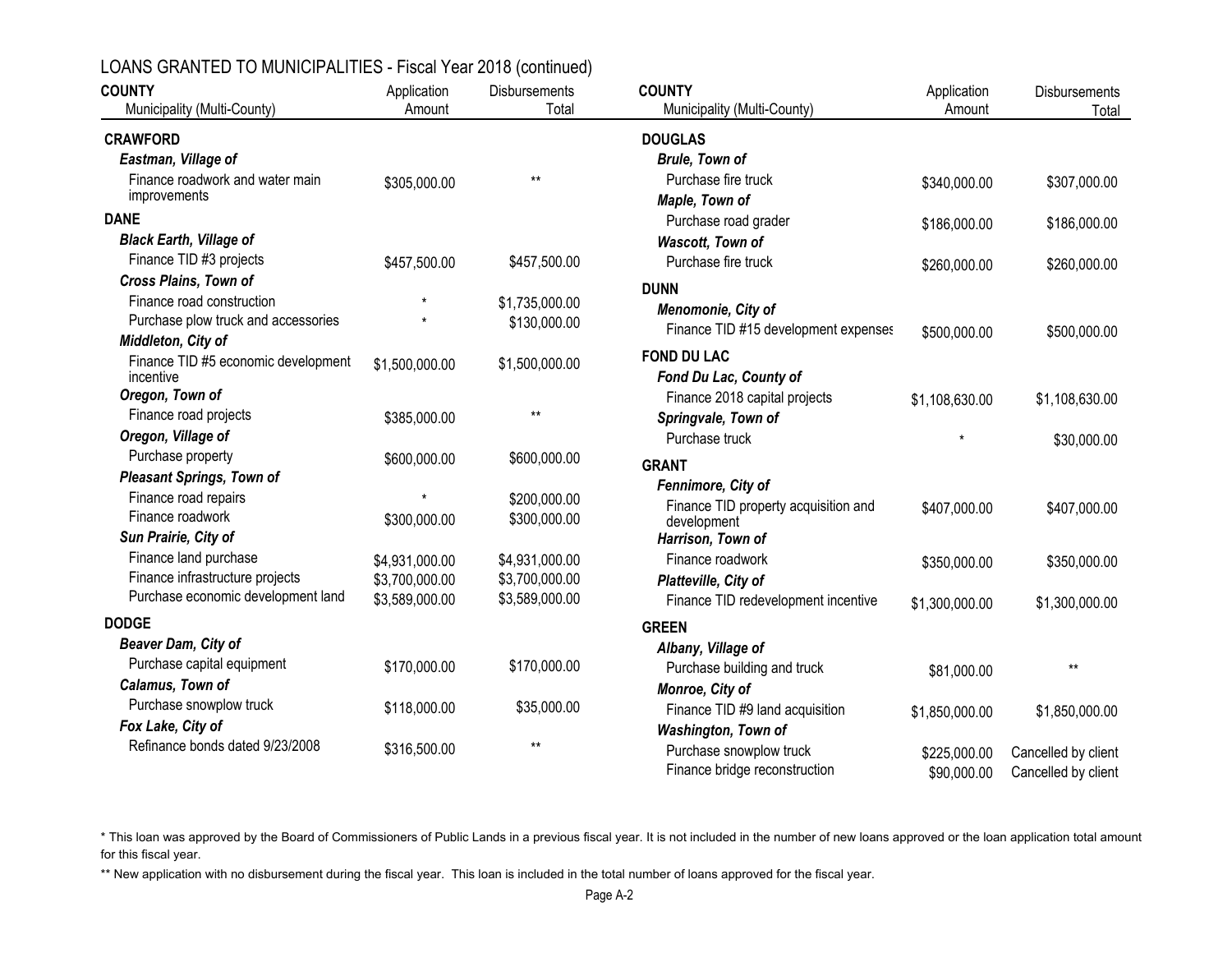| <b>COUNTY</b>                                                        | Application    | <b>Disbursements</b>         | <b>COUNTY</b>                                  | Application    | Disbursements  |
|----------------------------------------------------------------------|----------------|------------------------------|------------------------------------------------|----------------|----------------|
| Municipality (Multi-County)                                          | Amount         | Total                        | Municipality (Multi-County)                    | Amount         | Total          |
| <b>IOWA</b>                                                          |                |                              | <b>MANITOWOC</b>                               |                |                |
| Wyoming, Town of                                                     |                |                              | Eaton, Town of                                 |                |                |
| Purchase tractor and accessories                                     | \$50,000.00    | \$50,000.00                  | Construct salt shed                            | \$125,000.00   | \$110,000.00   |
| <b>JACKSON</b>                                                       |                |                              | Francis Creek, Village of                      |                |                |
| Northfield, Town of                                                  |                |                              | Finance road construction                      |                | \$250,000.00   |
| Finance roadwork                                                     | \$50,000.00    | \$50,000.00                  | Kiel, City of (Calumet and Manitowoc)          |                |                |
|                                                                      |                |                              | Finance TID #4 development incentive           | \$300,000.00   | \$300,000.00   |
| <b>JEFFERSON</b>                                                     |                |                              | Maribel, Village of                            |                |                |
| Lake Mills, Town of                                                  |                |                              | Finance sewer and street improvements          | \$275,000.00   | \$275,000.00   |
| Finance road projects                                                | \$276,575.00   | \$276,575.00                 | Two Rivers, City of                            |                |                |
| Palmyra, Town of<br>Finance roadwork                                 |                |                              | Finance 2018 capital projects and              | \$2,041,500.00 | \$2,041,500.00 |
| Sullivan, Town of                                                    | \$150,000.00   | \$150,000.00                 | equipment<br>Refinance general obligation debt |                |                |
| Purchase truck and snow plow                                         |                |                              | Valders, Village of                            | \$675,000.00   | \$675,000.00   |
| Purchase ambulance                                                   | \$127,989.00   | \$168,000.00<br>\$127,989.00 | Finance TID land acquisition and               |                | \$130,000.00   |
|                                                                      |                |                              | ancillary expenses                             | \$130,000.00   |                |
| <b>JUNEAU</b>                                                        |                |                              | Whitelaw, Village of                           |                |                |
| Cutler, Town of                                                      |                |                              | Finance roadwork                               | \$170,000.00   | \$170,000.00   |
| Finance bridge project                                               | \$250,000.00   | \$250,000.00                 | <b>MARATHON</b>                                |                |                |
| Juneau, County of                                                    |                |                              | Hewitt, Town of                                |                |                |
| Purchase equipment and furnishings                                   | \$1,000,000.00 | \$1,000,000.00               | Purchase dump truck                            | \$100,000.00   | \$75,000.00    |
| <b>Trout Lake District</b>                                           |                |                              | Johnson, Town of                               |                |                |
| Finance engineering assessment                                       | \$30,000.00    | \$30,000.00                  | Refinance grader loan                          | \$220,000.00   | \$220,000.00   |
| <b>KENOSHA</b>                                                       |                |                              | Mosinee, City of                               |                |                |
| Somers, Village of                                                   |                |                              | Finance water main replacement                 | $\star$        | \$37,594.00    |
| Finance TID #1 development incentives                                | \$1,000,000.00 | \$1,000,000.00               | Reid, Town of                                  |                |                |
| and ancillary costs                                                  |                |                              | Construct garage                               | \$50,000.00    | \$50,000.00    |
| <b>LA CROSSE</b>                                                     |                |                              | Stratford, Village of                          |                |                |
| Onalaska, City of                                                    |                |                              | Finance TID #4 infrastructure                  | \$1,403,500.00 | \$1,403,500.00 |
| Improve buildings and purchase police<br>cars and aerial photography |                | \$242,355.00                 | improvements                                   |                |                |
| <b>Shelby Sanitary District #2</b>                                   |                |                              | <b>MARINETTE</b>                               |                |                |
| Finance water line extension                                         | $\star$        | \$400,000.00                 | Athelstane, Town of                            |                |                |
| Finance water line extension                                         |                | \$250,000.00                 | Purchase municipal vehicle                     |                | \$75,000.00    |
| Finance water line extension                                         | $\star$        | \$150,000.00                 |                                                |                |                |

\* This loan was approved by the Board of Commissioners of Public Lands in a previous fiscal year. It is not included in the number of new loans approved or the loan application total amount for this fiscal year.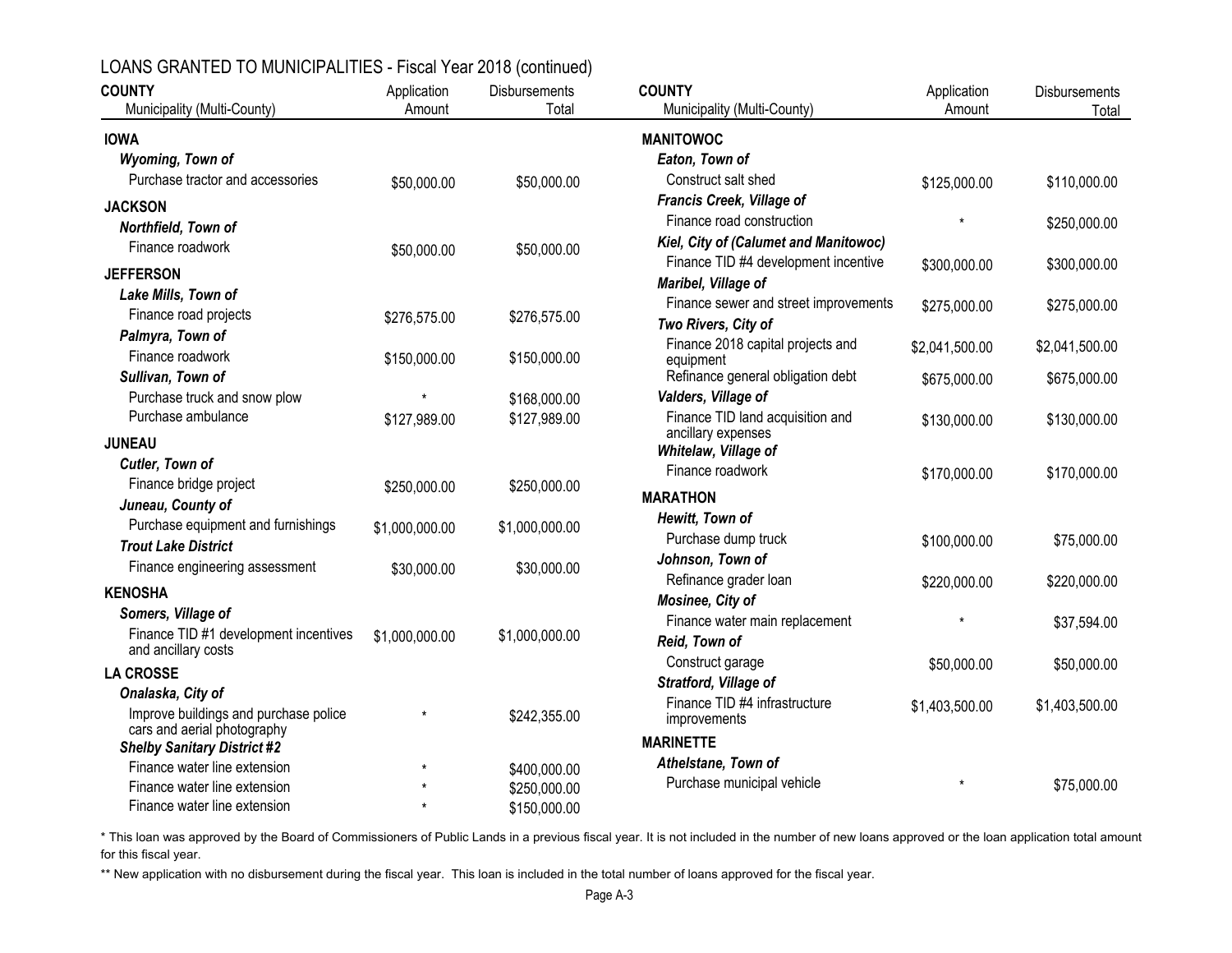| <b>COUNTY</b>                                           | Application    | <b>Disbursements</b> | <b>COUNTY</b>                                  | Application    | <b>Disbursements</b> |
|---------------------------------------------------------|----------------|----------------------|------------------------------------------------|----------------|----------------------|
| Municipality (Multi-County)                             | Amount         | Total                | Municipality (Multi-County)                    | Amount         | Total                |
| Coleman, Village of                                     |                |                      | Sugar Camp, Town of                            |                |                      |
| Purchase TID #2 land and extend street<br>and utilities | \$863,102.00   | \$863,102.00         | Purchase land; construct ambulance<br>building | \$300,000.00   | \$300,000.00         |
| Lake, Town of                                           |                |                      | <b>OUTAGAMIE</b>                               |                |                      |
| Construct public works building                         |                | \$175,000.00         | Buchanan, Town of                              |                |                      |
| <b>MILWAUKEE</b>                                        |                |                      | Finance buildings and infrastructure           | \$565,000.00   | \$565,000.00         |
| River Hills, Village of                                 |                |                      | Purchase capital equipment and vehicle         | \$485,000.00   | \$485,000.00         |
| Finance 2018 capital expenditures                       | \$434,886.00   | \$434,886.00         | Finance infrastructure projects                | \$500,000.00   | \$500,000.00         |
| West Allis, City of                                     |                |                      | <b>Combined Locks, Village of</b>              |                |                      |
| Finance TID #11 economic development                    | \$5,000,000.00 | \$5,000,000.00       | Finance road projects                          | \$300,000.00   | \$300,000.00         |
| project                                                 |                |                      | Refinance WRS prior service pension            | \$200,000.00   | \$200,000.00         |
| <b>MONROE</b>                                           |                |                      | liability                                      |                |                      |
| Sparta, Town of                                         |                |                      | Nichols, Village of                            |                |                      |
| Purchase tractor and equipment                          | \$101,498.00   | \$101,498.00         | Finance roadwork                               | \$145,000.00   | \$145,000.00         |
| Tomah, City of                                          |                |                      | Vandenbroek, Town of                           |                |                      |
| Finance TID #8 economic development                     | \$600,000.00   | \$600,000.00         | Remodel town hall                              | \$750,000.00   | \$750,000.00         |
| incentive                                               |                |                      | Purchase fire truck                            | \$120,000.00   | \$120,000.00         |
| Tomah, Town of                                          |                |                      | <b>OZAUKEE</b>                                 |                |                      |
| Construct storage facility and purchase                 |                | \$160,000.00         | Cedarburg, City of                             |                |                      |
| truck                                                   |                |                      | Construct monopole cell tower                  | \$300,000.00   | \$300,000.00         |
| <b>OCONTO</b>                                           |                |                      | Cedarburg, Town of                             |                |                      |
| Gillett, City of                                        |                |                      | Construct sports complex                       | \$1,600,000.00 | $***$                |
| Purchase capital equipment                              | \$167,750.00   | \$167,750.00         | Saukville, Village of                          |                |                      |
| Finance road projects                                   | \$944,974.00   | $***$                | Purchase municipal vehicles and                |                | \$95,941.03          |
| Pensaukee, Town of                                      |                |                      | equipment                                      |                |                      |
| Finance building and lighting projects                  | \$68,000.00    | \$68,000.00          | <b>PEPIN</b>                                   |                |                      |
| Stiles, Town of                                         |                |                      | Durand, City of                                |                |                      |
| Finance roadwork                                        | \$100,000.00   | \$100,000.00         | Finance street and storm water                 | \$352,000.00   | $***$                |
| Suring, Village of                                      |                |                      | improvements                                   |                |                      |
| Refinance TID #1 debt                                   | \$291,600.00   | \$288,000.00         | <b>PIERCE</b>                                  |                |                      |
| Refinance municipal building debt                       | \$172,988.00   | Cancelled by client  | Elmwood, Village of                            |                |                      |
| <b>ONEIDA</b>                                           |                |                      | Finance road construction                      |                | \$52,000.00          |
| Cassian, Town of                                        |                |                      | Remodel village-owned nursing home             | \$450,000.00   | \$450,000.00         |
| Purchase patrol truck                                   | \$127,818.50   | \$127,818.50         |                                                |                |                      |

\* This loan was approved by the Board of Commissioners of Public Lands in a previous fiscal year. It is not included in the number of new loans approved or the loan application total amount for this fiscal year.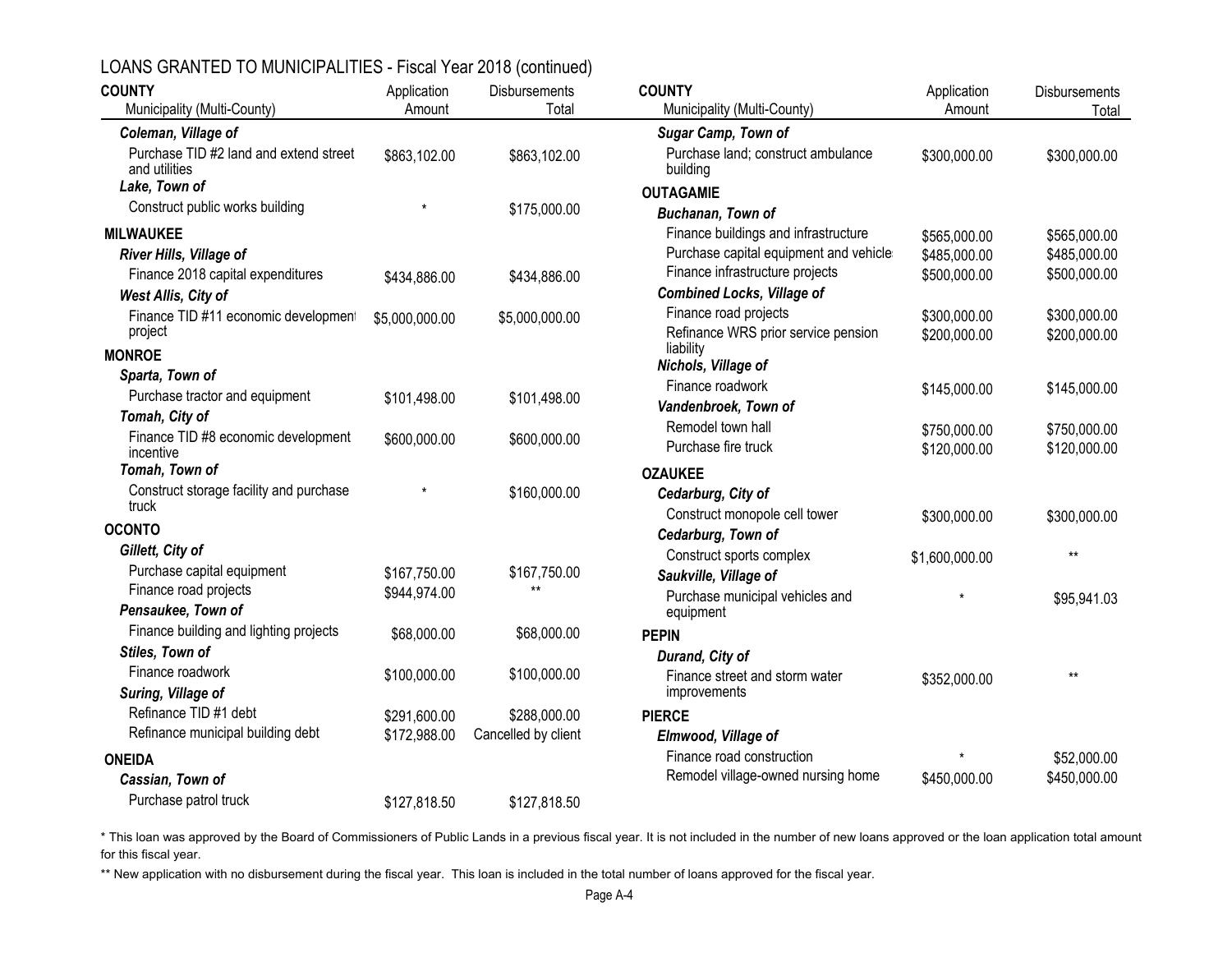| <b>COUNTY</b>                                             | Application     | Disbursements   | <b>COUNTY</b>                                          | Application    | <b>Disbursements</b> |
|-----------------------------------------------------------|-----------------|-----------------|--------------------------------------------------------|----------------|----------------------|
| Municipality (Multi-County)                               | Amount          | Total           | Municipality (Multi-County)                            | Amount         | Total                |
| Martell, Town of                                          |                 |                 | Finance capital projects                               | \$1,390,421.00 | \$1,270,421.00       |
| Construct municipal shop building<br>River Falls, Town of | $\star$         | \$360,516.50    | Finance UW-Richland renovation<br>projects             | \$272,000.00   | \$272,000.00         |
| Purchase land                                             |                 |                 | <b>ROCK</b>                                            |                |                      |
| Salem, Town of                                            | \$100,000.00    | \$100,000.00    | <b>Beloit, Town of</b>                                 |                |                      |
| Finance bridge replacement                                |                 |                 | Finance sewer project                                  | \$6,000,000.00 | \$6,000,000.00       |
|                                                           | \$270,000.00    | \$180,000.00    | Finance 2018 asset purchases                           | \$1,608,561.00 | \$1,608,561.00       |
| <b>POLK</b>                                               |                 |                 | Construct public works building                        | \$4,707,511.00 | \$4,707,511.00       |
| Clayton, Village of                                       |                 |                 | Center, Town of                                        |                |                      |
| Purchase dump truck                                       | \$160,000.00    | \$160,000.00    | Refinance BCPL loan #2017075                           | \$108,929.81   | \$108,929.81         |
| Clear Lake, Town of                                       |                 |                 | Evansville, City of                                    |                |                      |
| Construct municipal building                              |                 | \$300,000.00    | Refinance 2007 taxable bonds                           | \$720,000.00   | \$717,919.63         |
| <b>PORTAGE</b>                                            |                 |                 | Janesville, Town of                                    |                |                      |
| Whiting, Village of                                       |                 |                 | Finance fire protection                                | \$300,000.00   | \$300,000.00         |
| Finance roadwork and associated utility                   | \$350,000.00    | \$350,000.00    | Newark, Town of                                        |                |                      |
| costs                                                     |                 |                 | Finance roadwork                                       | \$150,000.00   | \$150,000.00         |
| <b>PRICE</b>                                              |                 |                 | Orfordville, Village of                                |                |                      |
| Catawba, Village of                                       |                 |                 | Finance road projects                                  | \$275,000.00   | \$275,000.00         |
| Finance sewer project                                     | \$25,000.00     | \$25,000.00     | <b>RUSK</b>                                            |                |                      |
| Kennan, Village of                                        |                 |                 | Hawkins, Village of                                    |                |                      |
| Finance sewer project                                     | \$25,000.00     | \$25,000.00     | Purchase land                                          |                |                      |
| <b>RACINE</b>                                             |                 |                 |                                                        | \$140,000.00   | \$140,000.00         |
| <b>Mount Pleasant, Village of</b>                         |                 |                 | <b>SAUK</b>                                            |                |                      |
| Finance TID#5 infrastructure and                          | \$20,000,000.00 | \$20,000,000.00 | <b>Christmas Mountain Sanitary Dist</b>                |                |                      |
| ancillary costs                                           |                 |                 | Finance sanitary sewer projects                        | \$650,000.00   | \$650,000.00         |
| Rochester, Village of                                     |                 |                 | Reedsburg, City of                                     |                |                      |
| Purchase defibrillators                                   | \$63,750.00     | \$62,037.30     | Finance housing development<br>pass-through loan       | \$500,000.00   | \$500,000.00         |
| Sturtevant, Village of                                    |                 |                 | Finance development incentive                          | \$1,335,000.00 | \$1,335,000.00       |
| Finance TID #4 property and projects                      | \$800,000.00    | \$800,000.00    |                                                        |                |                      |
| <b>RICHLAND</b>                                           |                 |                 | <b>SAWYER</b>                                          |                |                      |
| <b>Richland Center, City of</b>                           |                 |                 | Draper, Town of                                        |                |                      |
| Finance TID #6 infrastructure projects                    | \$315,000.00    | \$315,000.00    | Purchase gravel                                        | \$81,000.00    | \$81,000.00          |
| Richland, County of                                       |                 |                 | Round Lake, Town of<br>Construct fire station addition |                |                      |
| Purchase squad cars                                       | \$120,000.00    | \$30,350.00     |                                                        | \$150,000.00   | \$100,000.00         |

\* This loan was approved by the Board of Commissioners of Public Lands in a previous fiscal year. It is not included in the number of new loans approved or the loan application total amount for this fiscal year.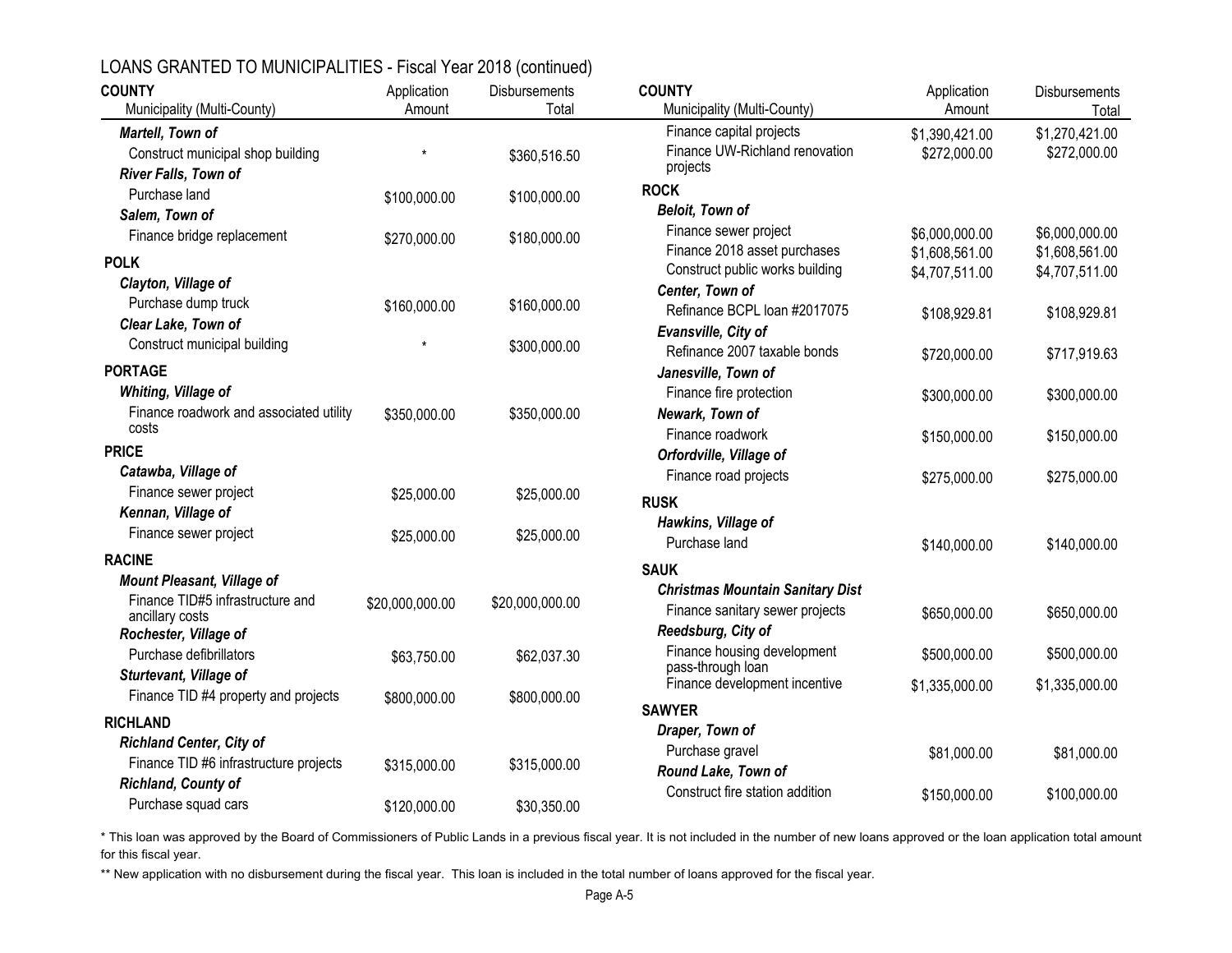| <b>COUNTY</b>                                    | Application    | <b>Disbursements</b> | <b>COUNTY</b>                         | Application    | Disbursements |
|--------------------------------------------------|----------------|----------------------|---------------------------------------|----------------|---------------|
| Municipality (Multi-County)                      | Amount         | Total                | Municipality (Multi-County)           | Amount         | Total         |
| <b>SHEBOYGAN</b>                                 |                |                      | Finance courthouse upgrades           | \$757,760.00   | \$757,760.00  |
| Adell, Village of                                |                |                      | <b>VERNON</b>                         |                |               |
| Purchase equipment van                           | \$54,000.00    | \$54,000.00          | Christiana, Town of                   |                |               |
| Howards Grove, Village of                        |                |                      | Finance roadwork                      | \$150,000.00   | \$150,000.00  |
| Finance wastewater treatment plant               | $\star$        | \$1,100,000.00       | <b>VILAS</b>                          |                |               |
| upgrade                                          |                |                      | Phelps, Town of                       |                |               |
| Kohler, Village of                               |                |                      | Finance road projects                 | \$700,000.00   | \$700,000.00  |
| Finance capital equipment and street<br>projects | \$610,000.00   | \$610,000.00         | Refinance BCPL loan #2009255          | \$354,039.93   | \$354,039.93  |
| Plymouth, Town of                                |                |                      | Winchester, Town of                   |                |               |
| Purchase fire truck                              | \$150,000.00   | \$150,000.00         | Construct town shop and renovate town | \$1,300,000.00 | $***$         |
| Random Lake, Village of                          |                |                      | hall                                  |                |               |
| Finance road and utility projects                | \$525,000.00   | $***$                | <b>WASHBURN</b>                       |                |               |
| Sheboygan Falls, City of                         |                |                      | <b>Washburn, County of</b>            |                |               |
| Finance infrastructure projects                  | \$161,672.70   | \$100,000.00         | Finance roadwork                      | \$739,000.00   | \$739,000.00  |
| Sheboygan, City of                               |                |                      | <b>WASHINGTON</b>                     |                |               |
| Finance TID #16 development incentive            | \$400,000.00   | \$400,000.00         | Kewaskum, Village of                  |                |               |
| Sheboygan, Town of                               |                |                      | Finance road projects                 | \$999,479.00   | \$999,479.00  |
| Finance road projects                            | \$1,500,000.00 | \$1,500,000.00       | Wayne, Town of                        |                |               |
| <b>ST CROIX</b>                                  |                |                      | Purchase tractor and boom mower       | \$110,809.12   | \$110,809.12  |
| St Croix, County of                              |                |                      | <b>WAUKESHA</b>                       |                |               |
| Finance capital improvements                     | $\star$        | \$4,900,000.00       | Lac La Belle, Village of              |                |               |
| Woodville, Village of                            |                |                      | Purchase plow truck                   | \$56,000.00    | \$56,000.00   |
| Finance roadwork                                 | \$180,000.00   | \$180,000.00         | Finance sewer lift station repair     | \$150,000.00   | \$150,000.00  |
| <b>TREMPEALEAU</b>                               |                |                      | Purchase land                         | \$200,000.00   | \$200,000.00  |
| <b>Blair, City of</b>                            |                |                      | Pewaukee, Village of                  |                |               |
| Refinance BCPL loan #2017126                     | \$131,468.68   | \$131,468.68         | Purchase dump/plow truck              | \$195,000.00   | \$166,476.78  |
| Finance municipal pool project                   | \$605,000.00   | \$605,000.00         | Summit, Village of                    |                |               |
| <b>Chimney Rock, Town of</b>                     |                |                      | Finance 2017 capital projects         | \$248,000.00   | \$225,000.00  |
| Finance 2016 and 2017 flood repairs              | \$300,000.00   | \$206,000.00         | <b>WAUPACA</b>                        |                |               |
| Trempealeau, County of                           |                |                      | Clintonville, City of                 |                |               |
| Finance road construction                        | \$1,840,600.00 | \$1,840,600.00       | Finance sewer projects                | \$396,000.00   | \$396,000.00  |
| Purchase squad vehicles                          | \$132,000.00   | \$132,000.00         |                                       |                |               |

\* This loan was approved by the Board of Commissioners of Public Lands in a previous fiscal year. It is not included in the number of new loans approved or the loan application total amount for this fiscal year.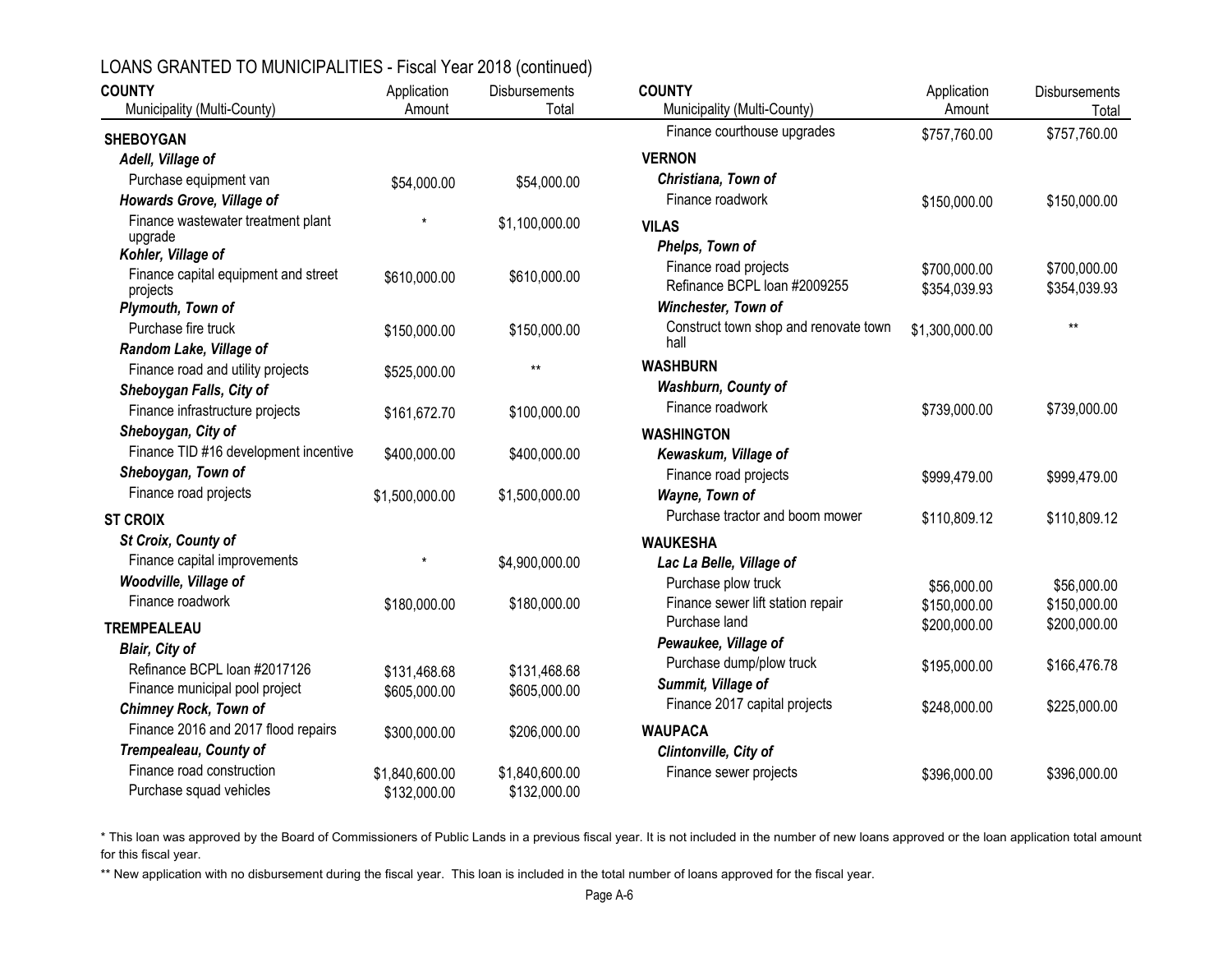| $\frac{1}{2}$ . $\frac{1}{2}$ . The state of the state of the state of the state of the state of the state of the state of the state of the state of the state of the state of the state of the state of the state of the state of th<br><b>COUNTY</b> | Application  | Disbursements  | <b>COUNTY</b>               | Application | <b>Disbursements</b> |
|--------------------------------------------------------------------------------------------------------------------------------------------------------------------------------------------------------------------------------------------------------|--------------|----------------|-----------------------------|-------------|----------------------|
| Municipality (Multi-County)                                                                                                                                                                                                                            | Amount       | Total          | Municipality (Multi-County) | Amount      | Total                |
| Manawa, City of                                                                                                                                                                                                                                        |              |                |                             |             |                      |
| Finance tax settlement                                                                                                                                                                                                                                 | \$238,458.38 | \$238,458.38   |                             |             |                      |
| Finance TID #3 development and<br>ancillary costs                                                                                                                                                                                                      | \$347,000.00 | \$347,000.00   |                             |             |                      |
| Finance water tower painting                                                                                                                                                                                                                           | \$311,200.00 | $***$          |                             |             |                      |
| Waupaca, City of                                                                                                                                                                                                                                       |              |                |                             |             |                      |
| Finance street and public works projects                                                                                                                                                                                                               | \$600,000.00 | \$600,000.00   |                             |             |                      |
| Purchase capital equipment and finance<br>public works projects                                                                                                                                                                                        | \$150,000.00 | \$150,000.00   |                             |             |                      |
| <b>WAUSHARA</b>                                                                                                                                                                                                                                        |              |                |                             |             |                      |
| Leon, Town of                                                                                                                                                                                                                                          |              |                |                             |             |                      |
| Finance dam repair                                                                                                                                                                                                                                     | $\star$      | \$230,000.00   |                             |             |                      |
| <b>Mount Morris, Town of</b>                                                                                                                                                                                                                           |              |                |                             |             |                      |
| Purchase tractor and accessories                                                                                                                                                                                                                       | \$110,000.00 | \$82,000.00    |                             |             |                      |
| Wautoma, Town of                                                                                                                                                                                                                                       |              |                |                             |             |                      |
| Finance roadwork                                                                                                                                                                                                                                       | \$60,000.00  | \$60,000.00    |                             |             |                      |
| <b>WINNEBAGO</b>                                                                                                                                                                                                                                       |              |                |                             |             |                      |
| Clayton, Town of                                                                                                                                                                                                                                       |              |                |                             |             |                      |
| Finance land acquisition                                                                                                                                                                                                                               | \$600,000.00 | \$600,000.00   |                             |             |                      |
| Neenah, Town of                                                                                                                                                                                                                                        |              |                |                             |             |                      |
| Finance sanitary sewer assessment                                                                                                                                                                                                                      | \$144,240.00 | \$144,240.00   |                             |             |                      |
| Omro, City of                                                                                                                                                                                                                                          |              |                |                             |             |                      |
| Refinance BCPL Ioan #2005085                                                                                                                                                                                                                           | \$378,983.00 | \$378,983.00   |                             |             |                      |
| Finance water and sewer system<br>improvements                                                                                                                                                                                                         | \$497,884.00 | \$497,884.00   |                             |             |                      |
| Oshkosh, City of<br>Finance convention center improvement                                                                                                                                                                                              | $\star$      |                |                             |             |                      |
|                                                                                                                                                                                                                                                        |              | \$1,500,000.00 |                             |             |                      |
| Winchester, Town of                                                                                                                                                                                                                                    |              |                |                             |             |                      |
| Finance roadwork                                                                                                                                                                                                                                       | \$100,000.00 | \$100,000.00   |                             |             |                      |

\* This loan was approved by the Board of Commissioners of Public Lands in a previous fiscal year. It is not included in the number of new loans approved or the loan application total amount for this fiscal year.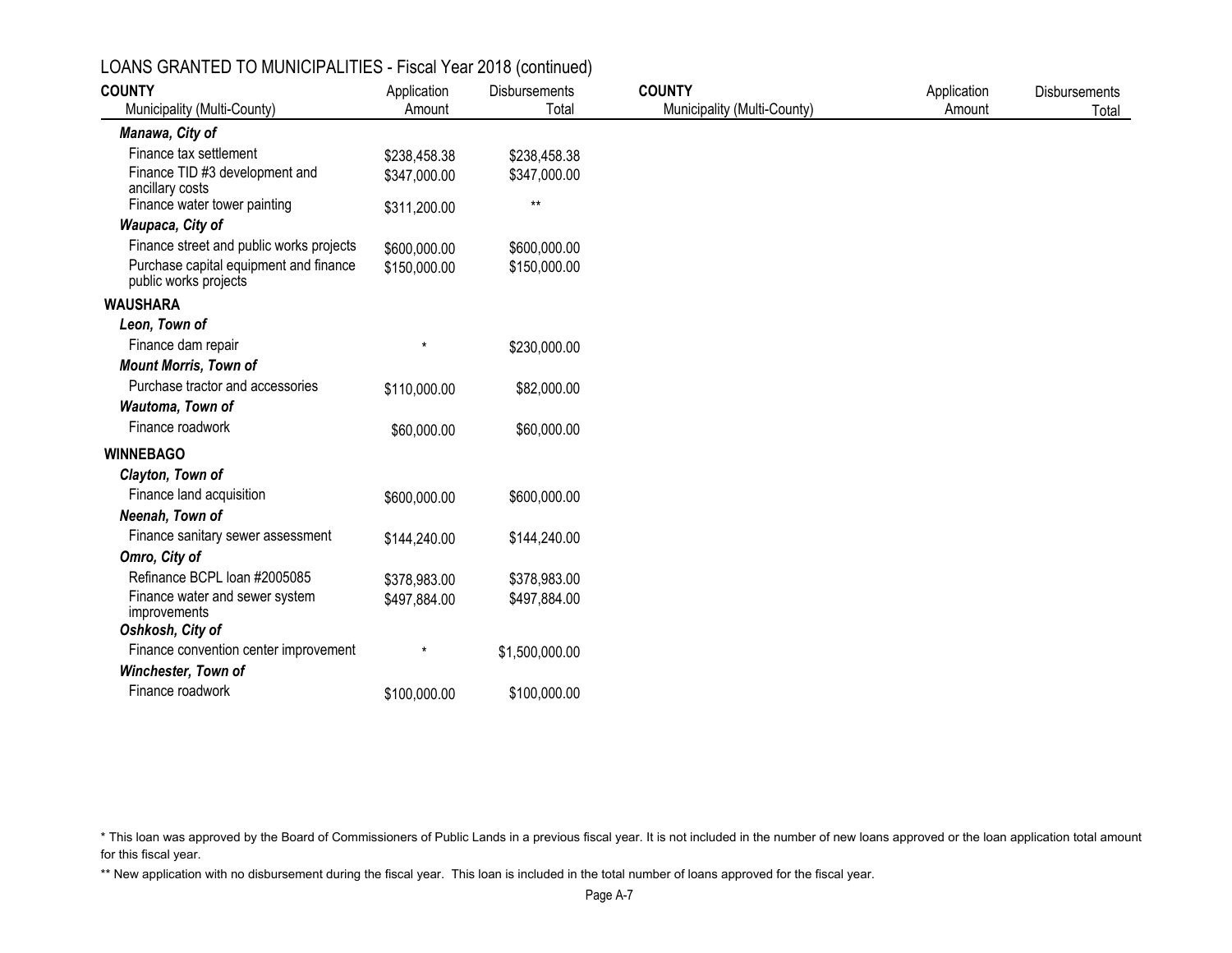# **LOANS GRANTED TO SCHOOL DISTRICTS - Fiscal Year 2018**

During fiscal year 2018, the Board of Commissioners of Public Lands approved **11** school loan applications totaling **\$36,763,471.66** and **10** loan disbursements totaling **\$24,868,977.68** were made.

| <b>COUNTY</b>                                                            | Application     | <b>Disbursements</b> | <b>COUNTY</b>                                                 | Application     | <b>Disbursements</b> |
|--------------------------------------------------------------------------|-----------------|----------------------|---------------------------------------------------------------|-----------------|----------------------|
| School District (Multi-County)                                           | Amount          | Total                | School District (Multi-County)                                | Amount          | Total                |
| <b>COLUMBIA</b>                                                          |                 |                      | <b>WAUPACA</b>                                                |                 |                      |
| Lodi, School District of (Columbia and Dane)                             |                 |                      | Waupaca, School District of (Portage, Waupaca and Waushara)   |                 |                      |
| Purchase smart lab equipment                                             | \$230,000.00    | \$230,000.00         | Finance high school athletic complex                          |                 | \$1,000,000.00       |
| <b>DANE</b>                                                              |                 |                      | <b>WOOD</b>                                                   |                 |                      |
| <b>Madison Metropolitan, School District of</b>                          |                 |                      | Wisconsin Rapids, School District of (Portage and Wood)       |                 |                      |
| Finance tennis court renovation<br>Verona Area, School District of       | \$462,950.00    | \$462,950.00         | Finance energy efficiency and capital<br>improvement projects | \$11,500,000.00 | Cancelled by client  |
| Finance school projects                                                  | \$5,000,000.00  | \$5,000,000.00       |                                                               |                 |                      |
| <b>MILWAUKEE</b>                                                         |                 |                      |                                                               |                 |                      |
| <b>Saint Francis, School District of</b>                                 |                 |                      |                                                               |                 |                      |
| Finance energy efficiency projects                                       |                 | \$2,232,054.00       |                                                               |                 |                      |
| West Allis - West Milwaukee, School District of (Milwaukee and Waukesha) |                 |                      |                                                               |                 |                      |
| Finance energy efficiency projects                                       | \$12,800,000.00 | \$12,800,000.00      |                                                               |                 |                      |
| Finance capital improvement projects                                     | \$3,000,000.00  | Cancelled by client  |                                                               |                 |                      |
| <b>PRICE</b>                                                             |                 |                      |                                                               |                 |                      |
| <b>Phillips, School District of</b>                                      |                 |                      |                                                               |                 |                      |
| Construct digital fabrication laboratory                                 | \$237,000.00    | \$237,000.00         |                                                               |                 |                      |
| Refinance BCPL loan #2011100                                             | \$946,973.68    | \$946,973.68         |                                                               |                 |                      |
| <b>RACINE</b>                                                            |                 |                      |                                                               |                 |                      |
| Raymond #14, School District of                                          |                 |                      |                                                               |                 |                      |
| Purchase land                                                            | \$350,000.00    | Cancelled by client  |                                                               |                 |                      |
| Refinance BCPL loan #02005167                                            | \$276,547.98    | Cancelled by client  |                                                               |                 |                      |
| <b>SAUK</b>                                                              |                 |                      |                                                               |                 |                      |
| Baraboo, School District of (Columbia and Sauk)                          |                 |                      |                                                               |                 |                      |
| Finance high school renovation and<br>construction                       | \$1,960,000.00  | \$1,960,000.00       |                                                               |                 |                      |

\* This loan was approved by the Board of Commissioners of Public Lands in a previous fiscal year. It is not included in the number of new loans approved or the loan application total amount for this fiscal year.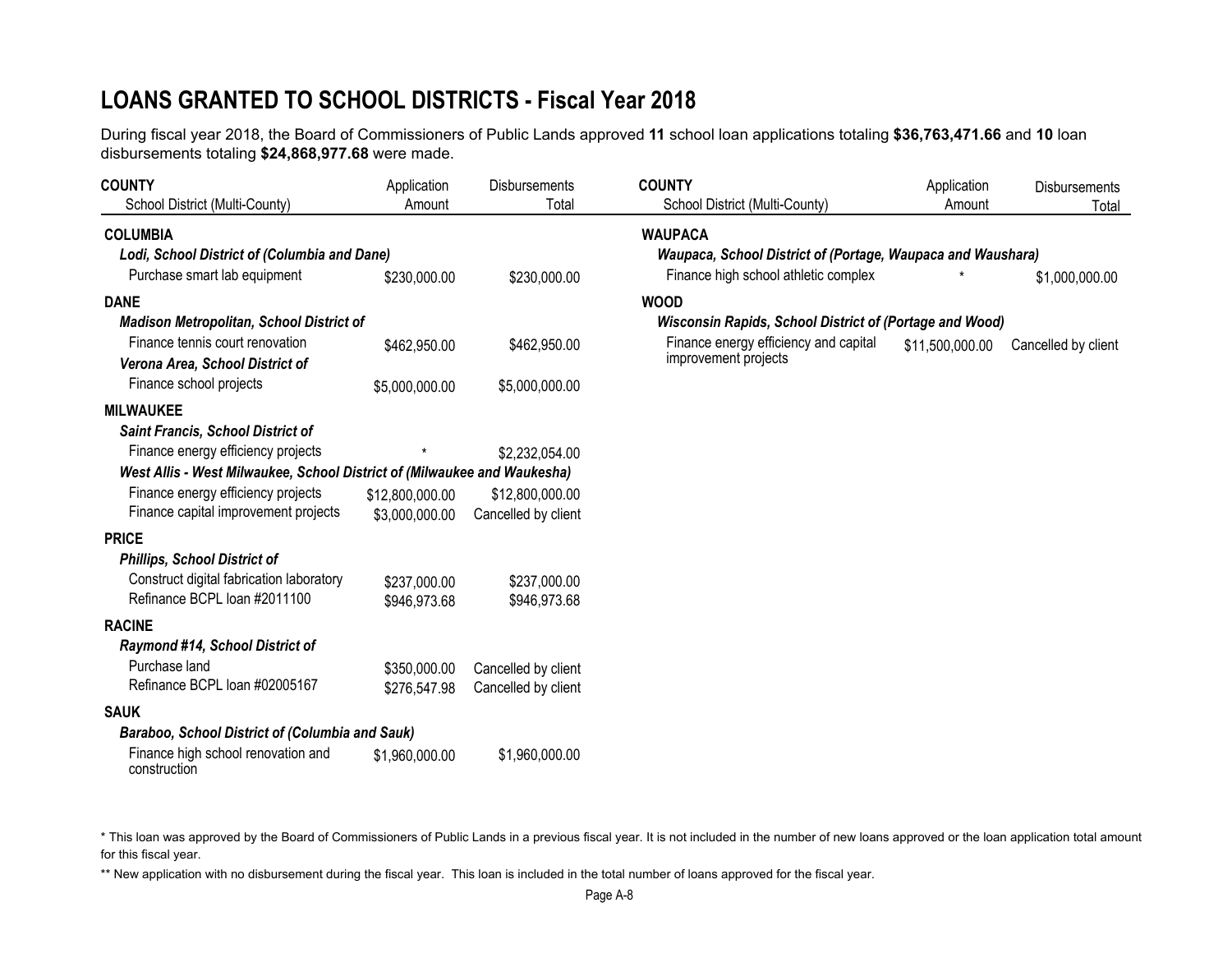# **LOANS GRANTED TO MUNICIPALITIES - Fiscal Year 2019**

During fiscal year 2019, the Board of Commissioners of Public Lands approved **137** municipal loan applications totaling **\$91,372,697.57** and **160** loan disbursements totaling **\$79,231,022.52** were made.

| <b>COUNTY</b>                                       | Application    | <b>Disbursements</b> | <b>COUNTY</b>                                   | Application    | <b>Disbursements</b> |
|-----------------------------------------------------|----------------|----------------------|-------------------------------------------------|----------------|----------------------|
| Municipality (Multi-County)                         | Amount         | Total                | Municipality (Multi-County)                     | Amount         | Total                |
| <b>ASHLAND</b>                                      |                |                      | <b>BURNETT</b>                                  |                |                      |
| Ashland, City of                                    |                |                      | Jackson, Town of                                |                |                      |
| Finance TID #10 development                         | $\star$        | \$550,000.00         | Purchase fire truck                             | \$125,000.00   | \$125,000.00         |
| agreement                                           |                |                      | <b>Wood River, Town of</b>                      |                |                      |
| <b>BARRON</b>                                       |                |                      | Construct town hall and truck shop              | \$878,000.00   | \$300,000.00         |
| Cumberland, City of                                 |                |                      | building                                        |                |                      |
| Finance road projects                               | $\star$        | \$665,411.00         | <b>CALUMET</b>                                  |                |                      |
| Finance lift station #11 reconstruction             | $\star$        | \$140,000.00         | <b>Brillion, City of</b>                        |                |                      |
| Purchase police vehicle                             | \$50,000.00    | \$50,000.00          | Finance TID #5 planning costs                   | \$350,000.00   | \$342,079.39         |
| Finance roadwork                                    | \$250,000.00   | Cancelled by client  | Chilton, City of                                |                |                      |
| Construct golf course maintenance<br>building       | \$265,000.00   | \$265,000.00         | Finance pass-through development<br>loans       | \$788,000.00   | \$788,000.00         |
| Rice Lake, City of                                  |                |                      | <b>CHIPPEWA</b>                                 |                |                      |
| Finance building acquisition and<br>ancillary costs | \$200,000.00   | $***$                | Lake Holcombe, Town of                          |                |                      |
| <b>BAYFIELD</b>                                     |                |                      | Finance bridge replacement and<br>roadwork      | \$160,000.00   | \$160,000.00         |
| Clover, Town of                                     |                |                      |                                                 |                |                      |
| Finance storm damage repairs                        | \$250,000.00   | \$250,000.00         | <b>CLARK</b><br>Clark, County of                |                |                      |
| <b>BROWN</b>                                        |                |                      | Finance 2019 road construction                  |                |                      |
| Green Bay, City of                                  |                |                      |                                                 | \$2,200,000.00 | \$2,200,000.00       |
| Finance neighborhood redevelopment                  | \$1,500,000.00 | \$500,000.00         | <b>COLUMBIA</b>                                 |                |                      |
| Finance economic development                        | \$2,000,000.00 | \$2,000,000.00       | Wyocena, Village of                             |                |                      |
| projects                                            |                |                      | Finance roadwork and storm sewer                | \$60,000.00    | \$60,000.00          |
| Scott, Town of                                      |                |                      | projects<br>Purchase development land           | \$50,000.00    | \$50,000.00          |
| Purchase business park land                         | \$725,000.00   | \$725,000.00         |                                                 |                |                      |
| <b>BUFFALO</b>                                      |                |                      | <b>CRAWFORD</b>                                 |                |                      |
| Canton, Town of                                     |                |                      | Eastman, Village of                             |                |                      |
| Finance bridge repair                               | \$33,000.00    | \$33,000.00          | Finance roadwork and water main<br>improvements |                | \$305,000.00         |

\* This loan was approved by the Board of Commissioners of Public Lands in a previous fiscal year. It is not included in the number of new loans approved or the loan application total amount for this fiscal year.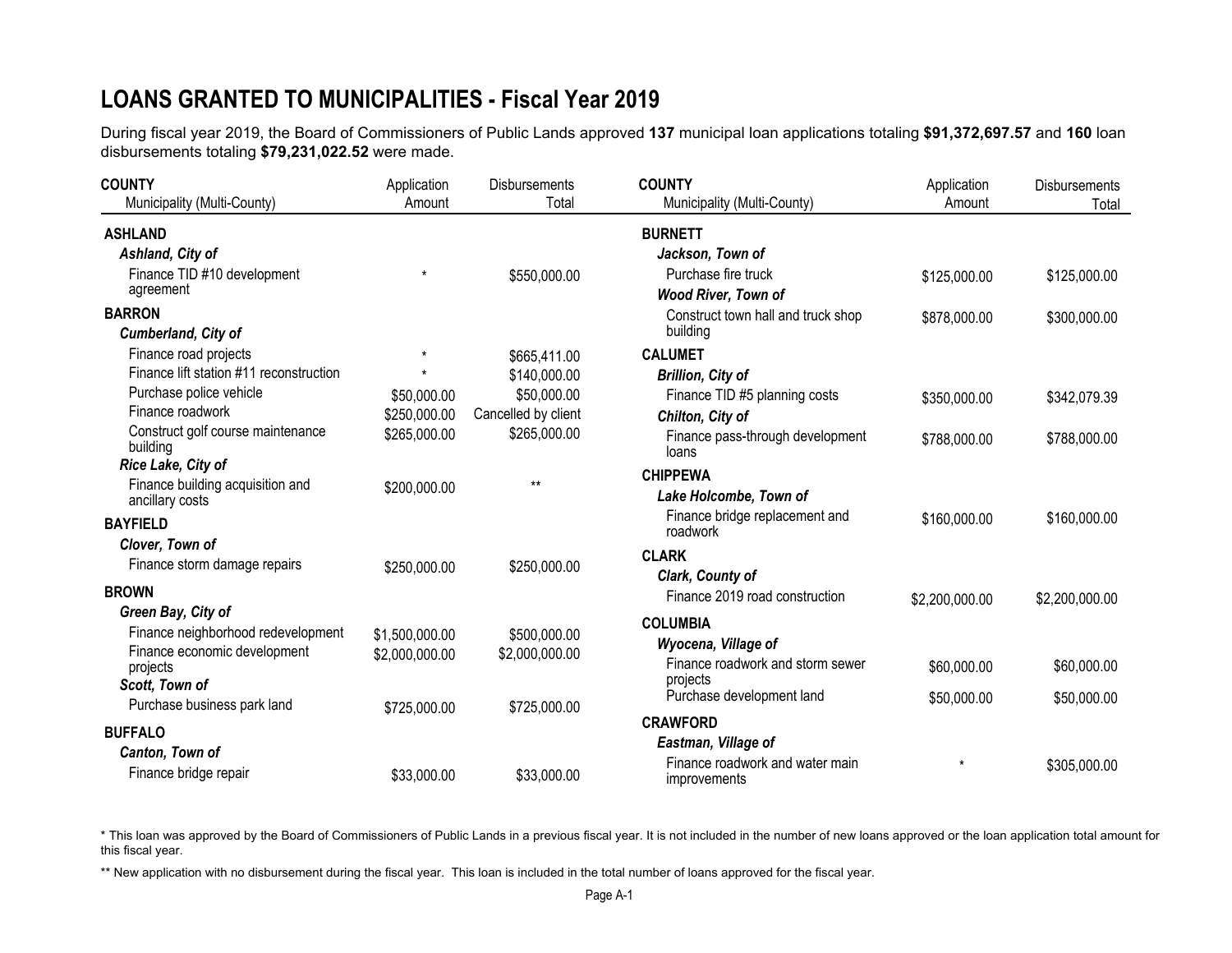| LOANS GRANTED TO MUNICIPALITIES - Fiscal Year 2019 (continued) |  |
|----------------------------------------------------------------|--|
|----------------------------------------------------------------|--|

| <b>COUNTY</b><br>Municipality (Multi-County)         | Application<br>Amount        | Disbursements<br>Total       | <b>COUNTY</b>                                     | Application<br>Amount | Disbursements  |
|------------------------------------------------------|------------------------------|------------------------------|---------------------------------------------------|-----------------------|----------------|
|                                                      |                              |                              | Municipality (Multi-County)                       |                       | Total          |
| Scott, Town of                                       |                              |                              | <b>DOOR</b>                                       |                       |                |
| Finance bridge repairs                               | \$100,000.00                 | \$100,000.00                 | Jacksonport, Town of                              |                       |                |
| <b>DANE</b>                                          |                              |                              | Finance town hall/fire station project            | \$1,360,000.00        | \$1,360,000.00 |
| Madison, Town of                                     |                              |                              | <b>DOUGLAS</b>                                    |                       |                |
| Finance roadwork                                     | \$65,000.00                  | \$65,000.00                  | Amnicon, Town of                                  |                       |                |
| Mcfarland, Village of                                |                              |                              | Purchase dump truck                               | \$179,950.00          | \$179,500.00   |
| Finance TID #5 land acquisition                      | \$930,000.00                 | \$930,000.00                 | <b>DUNN</b>                                       |                       |                |
| Oregon, Town of                                      |                              |                              |                                                   |                       |                |
| Finance road projects                                | $\star$                      | \$385,000.00                 | Elk Mound, Village of<br>Purchase skidsteer       |                       |                |
| Oregon, Village of                                   |                              |                              |                                                   | \$40,000.00           | \$40,000.00    |
| Finance Thysee Printing development<br>incentive     | \$1,000,000.00               | \$1,000,000.00               | Tiffany, Town of<br>Purchase plow truck           | \$170,440.00          | \$170,440.00   |
| <b>Pleasant Springs, Town of</b>                     |                              |                              | <b>FOND DU LAC</b>                                |                       |                |
| Finance roadwork                                     | \$300,000.00                 | $***$                        | Brandon, Village of                               |                       |                |
| Rutland, Town of                                     |                              |                              | Purchase dump truck                               | \$20,000.00           | \$20,000.00    |
| Finance capital equipment and<br>roadwork            | \$140,000.00                 | \$140,000.00                 | <b>Oakfield Sanitary District #1</b>              |                       |                |
|                                                      |                              |                              | Finance sanitary system repair/rebuild            | \$25,000.00           | \$25,000.00    |
| <b>DODGE</b>                                         |                              |                              | <b>GRANT</b>                                      |                       |                |
| Beaver Dam, City of                                  |                              |                              | Hazel Green, Town of                              |                       |                |
| Purchase blighted property                           | \$370,000.00                 | \$370,000.00                 | Purchase truck                                    | \$60,000.00           | \$60,000.00    |
| Calamus, Town of                                     | $\star$                      |                              | <b>GREEN</b>                                      |                       |                |
| Purchase snowplow truck                              |                              | \$83,000.00                  |                                                   |                       |                |
| Fox Lake, City of<br>Refinance bonds dated 9/23/2008 | $\star$                      |                              | Albany, Village of<br>Purchase building and truck | $\star$               |                |
| Refinance road construction debt                     |                              | \$316,500.00                 | Brooklyn, Town of                                 |                       | \$77,355.00    |
| Refinance road construction debt                     | \$557,000.00<br>\$390,000.00 | \$557,000.00<br>\$390,000.00 | Finance roadwork                                  |                       |                |
| Horicon, City of                                     |                              |                              |                                                   | \$150,000.00          | \$150,000.00   |
| Finance road reconstruction                          | \$1,775,000.00               | \$782,682.00                 | <b>GREEN LAKE</b>                                 |                       |                |
| Lebanon, Town of                                     |                              |                              | Marquette, Town of                                |                       |                |
| Purchase dump truck and attachments                  | \$197,292.00                 | \$197,292.00                 | Purchase snowplow                                 | \$150,000.00          | \$131,109.00   |
| Reeseville, Village of                               |                              |                              | <b>IRON</b>                                       |                       |                |
| Replace lead service lines                           | \$30,000.00                  | \$30,000.00                  | <b>Lake Michelle Lake District</b>                |                       |                |
| Waupun, City of (Dodge and Fond Du Lac)              |                              |                              | Finance dam replacement                           | \$75,000.00           | \$75,000.00    |
| Finance TID #5 improvements                          | \$400,000.00                 | \$350,000.00                 |                                                   |                       |                |

\* This loan was approved by the Board of Commissioners of Public Lands in a previous fiscal year. It is not included in the number of new loans approved or the loan application total amount for this fiscal year.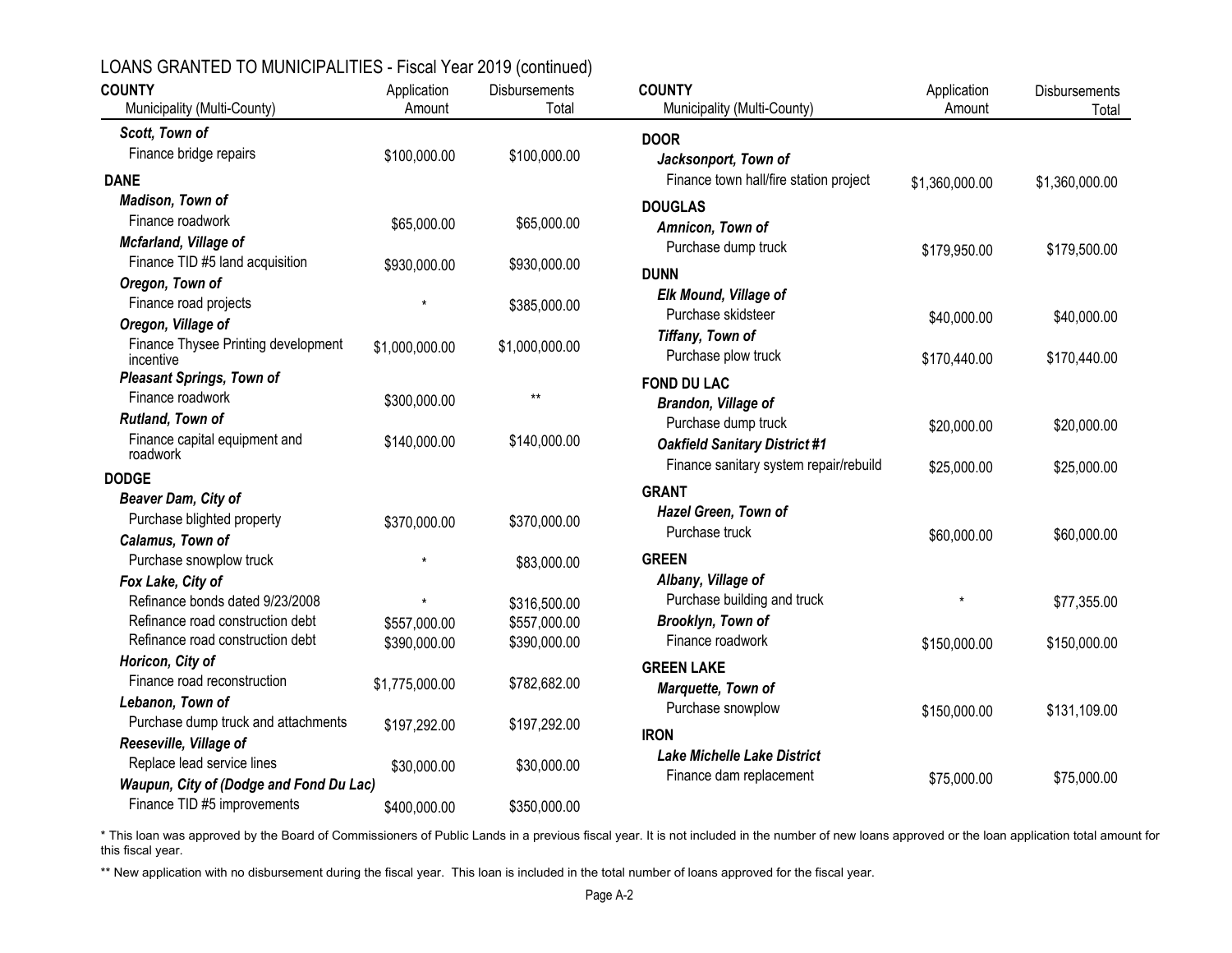| <b>COUNTY</b><br>Municipality (Multi-County) | Application<br>Amount | <b>Disbursements</b><br>Total | <b>COUNTY</b><br>Municipality (Multi-County)                       | Application<br>Amount          | Disbursements<br>Total |
|----------------------------------------------|-----------------------|-------------------------------|--------------------------------------------------------------------|--------------------------------|------------------------|
| Mercer, Town of                              |                       |                               | Liberty, Town of                                                   |                                |                        |
| Purchase tractor                             | \$35,000.00           | \$32,385.00                   | Purchase plow truck                                                | \$130,000.00                   | \$130,000.00           |
| <b>JACKSON</b>                               |                       |                               | Maribel, Village of                                                |                                |                        |
| Knapp, Town of                               |                       |                               | Finance TID utility expenses                                       | \$95,000.00                    | \$95,000.00            |
| Finance highway reconstruction               | \$100,000.00          | \$100,000.00                  | Mishicot, Village of                                               |                                |                        |
| Northfield, Town of                          |                       |                               | Finance asbestos abatement and                                     | \$37,551.00                    | \$37,551.00            |
| Finance roadwork                             | \$50,000.00           | \$50,000.00                   | demolition<br>Purchase vehicles and equipment                      |                                |                        |
| <b>JEFFERSON</b>                             |                       |                               | Finance roadwork                                                   | \$125,000.00<br>\$1,400,000.00 | \$125,000.00           |
| Concord, Town of                             |                       |                               | Valders, Village of                                                |                                |                        |
| Purchase ambulance                           | \$85,000.00           | \$85,000.00                   | Finance TID #2 projects                                            | \$750,000.00                   | \$750,000.00           |
| Lake Mills, Town of                          |                       |                               | <b>MARATHON</b>                                                    |                                |                        |
| Refinance BCPL loan #2018059                 | \$138,287.50          | \$138,287.50                  | Knowlton, Town of                                                  |                                |                        |
| <b>KENOSHA</b>                               |                       |                               | Finance road improvement projects                                  | \$350,000.00                   | \$350,000.00           |
| Twin Lakes, Village of                       |                       |                               | <b>MARINETTE</b>                                                   |                                |                        |
| Purchase fire truck                          | \$574,731.00          | Cancelled by client           | Lake, Town of                                                      |                                |                        |
| Purchase fire truck                          | \$574,731.00          | \$574,731.00                  | Purchase service vehicle                                           | \$55,000.00                    | \$55,000.00            |
| <b>KEWAUNEE</b>                              |                       |                               | Niagara, City of                                                   |                                |                        |
| Kewaunee, City of                            |                       |                               | Upgrade water meter reading system                                 | \$100,000.00                   | \$100,000.00           |
| Finance sewer and water main projects        | \$340,000.00          | \$328,788.21                  | <b>MENOMINEE</b>                                                   |                                |                        |
| <b>LA CROSSE</b>                             |                       |                               | <b>Legend Lake Pro &amp; Rehab District</b>                        |                                |                        |
| Campbell, Town of                            |                       |                               | Purchase weed harvester                                            | \$100,000.00                   | \$100,000.00           |
| Finance roadwork                             | \$700,000.00          | \$700,000.00                  |                                                                    |                                |                        |
| Purchase fire truck                          | \$350,000.00          | \$350,000.00                  | <b>MILWAUKEE</b>                                                   |                                |                        |
| Holland, Town of                             |                       |                               | Greendale, Village of<br>Finance street rehabilitation and capital |                                |                        |
| Finance fire truck                           | \$286,959.67          | \$286,959.67                  | equipment                                                          | \$700,000.00                   | \$700,000.00           |
| <b>LINCOLN</b>                               |                       |                               | Saint Francis, City of                                             |                                |                        |
| Tomahawk, City of                            |                       |                               | Purchase public safety equipment and                               | \$1,265,000.00                 | \$1,265,000.00         |
| Finance road, stormwater, and bike trail     | \$840,000.00          | \$488,908.89                  | land<br>West Allis, City of                                        |                                |                        |
| projects                                     |                       |                               | Finance economic development                                       | \$7,087,105.00                 | \$7,087,105.00         |
| <b>MANITOWOC</b>                             |                       |                               | projects                                                           |                                |                        |
| Kellnersville, Village of                    |                       |                               |                                                                    |                                |                        |
| Finance water main replacement               | \$80,000.00           | \$80,000.00                   |                                                                    |                                |                        |

\* This loan was approved by the Board of Commissioners of Public Lands in a previous fiscal year. It is not included in the number of new loans approved or the loan application total amount for this fiscal year.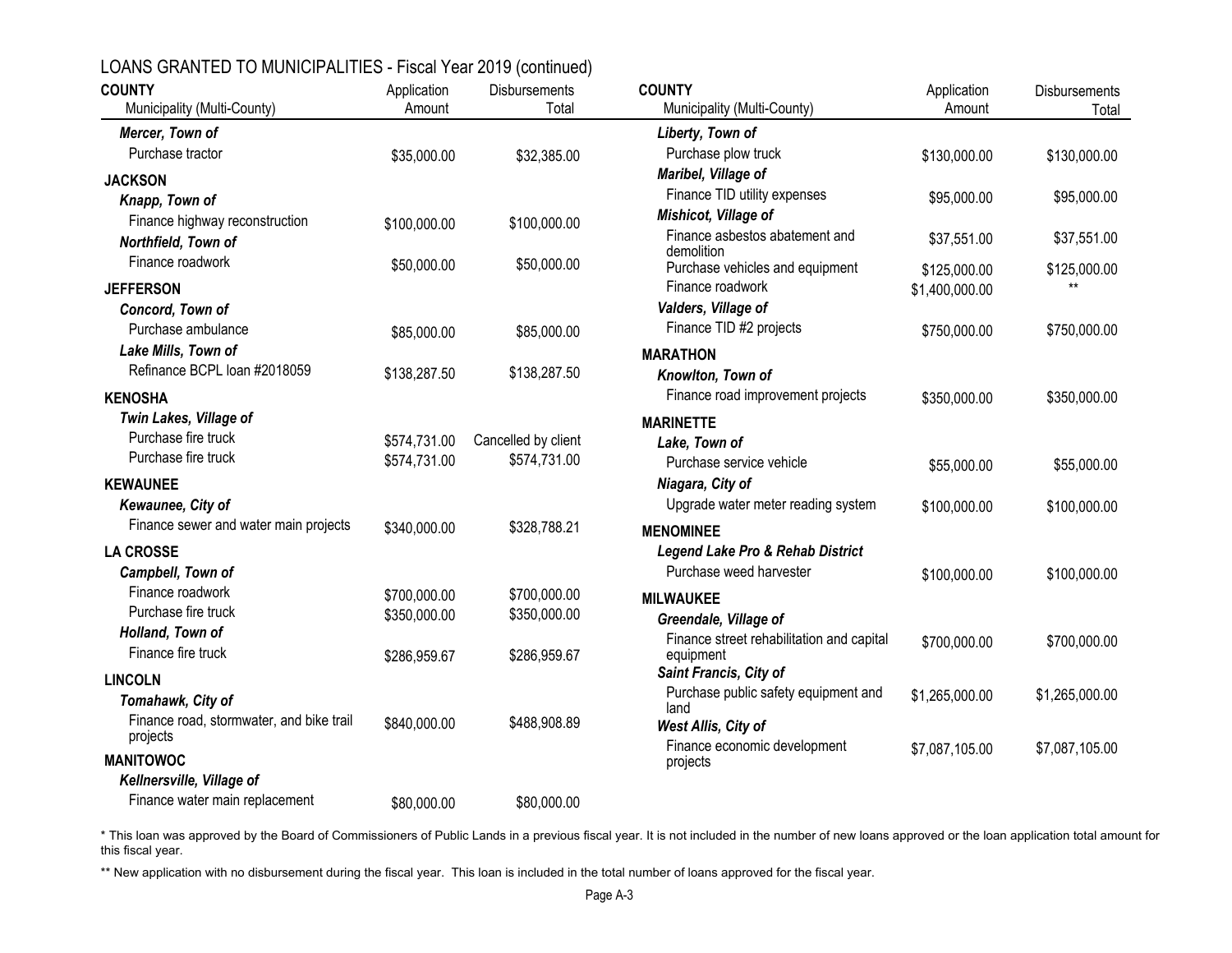| LOANS GRANTED TO MUNICIPALITIES - Fiscal Year 2019 (continued) |  |
|----------------------------------------------------------------|--|
|----------------------------------------------------------------|--|

| <b>COUNTY</b>                                      | Application    | Disbursements       | <b>COUNTY</b>                                  | Application    | <b>Disbursements</b> |
|----------------------------------------------------|----------------|---------------------|------------------------------------------------|----------------|----------------------|
| Municipality (Multi-County)                        | Amount         | Total               | Municipality (Multi-County)                    | Amount         | Total                |
| <b>MONROE</b>                                      |                |                     | <b>OZAUKEE</b>                                 |                |                      |
| Melvina, Village of                                |                |                     | Cedarburg, Town of                             |                |                      |
| Finance road and flood repairs                     | \$50,000.00    | \$50,000.00         | Construct sports complex                       | $\star$        | \$1,600,000.00       |
| Sparta, Town of                                    |                |                     | Fredonia, Town of                              |                |                      |
| Purchase dump truck with plow                      | \$53,124.50    | \$53,124.50         | Purchase fire truck                            | \$658,312.00   | \$657,309.00         |
| Tomah, City of                                     |                |                     | Port Washington, City of                       |                |                      |
| Purchase vehicles                                  | \$200,000.00   | \$200,000.00        | Finance business development loan              | \$330,000.00   | \$175,324.58         |
| Finance TID #8 small business loan<br>program      | \$70,000.00    | \$70,000.00         | Finance environmental remediation<br>project   | \$365,000.00   | \$229,615.45         |
| Finance TID #8 development incentive               | \$1,000,000.00 | \$1,000,000.00      | <b>PEPIN</b>                                   |                |                      |
| Finance TID #8 veterans assistance<br>housing loan | \$180,000.00   | \$180,000.00        | Durand, City of                                |                |                      |
| Finance TID #8 development incentive               | \$250,000.00   | \$250,000.00        | Finance street and storm water                 | $\star$        | \$352,000.00         |
| Wellington, Town of                                |                |                     | improvements                                   |                |                      |
| Finance road and bridge projects                   | \$75,000.00    | \$75,000.00         | Pepin, Village of                              |                |                      |
| Wilton, Town of                                    |                |                     | Finance road project                           | \$165,000.00   | \$165,000.00         |
| Finance flood damage repairs                       | \$200,000.00   | \$200,000.00        | <b>PIERCE</b>                                  |                |                      |
| <b>OCONTO</b>                                      |                |                     | Rock Elm, Town of                              |                |                      |
| Gillett, City of                                   |                |                     | Purchase tractor and equipment                 | \$80,000.00    | \$80,000.00          |
| Finance road projects                              | $\star$        | \$944,974.00        | Salem, Town of                                 |                |                      |
| Suring, Village of                                 |                |                     | Purchase truck and attachments                 | \$161,265.00   | \$161,265.00         |
| Refinance WRS prior service pension                | \$45,000.00    | \$45,000.00         | <b>POLK</b>                                    |                |                      |
| liability                                          |                |                     | <b>Blake Lake Polk Co Pro &amp; Rehab Dist</b> |                |                      |
| <b>OUTAGAMIE</b>                                   |                |                     | Finance dam reconstruction                     | \$140,000.00   | \$140,000.00         |
| Ellington, Town of                                 |                |                     | <b>PORTAGE</b>                                 |                |                      |
| Finance roadwork                                   | \$100,000.00   | \$100,000.00        | Dewey, Town of                                 |                |                      |
| Freedom, Town of                                   |                |                     | Purchase truck with dump box                   | \$46,201.00    | \$46,201.00          |
| Finance road and stormwater projects               | \$370,000.00   | \$370,000.00        | Finance roof repairs                           | \$36,500.00    | \$36,500.00          |
| Finance town complex planning and                  | \$400,000.00   | $**$                | Plover, Village of                             |                |                      |
| design                                             |                |                     | Purchase fire truck and refinance GO           | \$1,900,000.00 | \$1,900,000.00       |
| Greenville, Town of                                |                |                     | bonds                                          |                |                      |
| Construct public safety building                   | \$6,750,000.00 | Cancelled by client | Whiting, Village of                            |                |                      |
| Construct public safety building                   | \$6,750,000.00 | \$6,750,000.00      | Finance water and sewer projects               | \$1,000,000.00 | \$500,000.00         |
|                                                    |                |                     | Finance operations and maintenance             | \$110,000.00   | \$110,000.00         |

\* This loan was approved by the Board of Commissioners of Public Lands in a previous fiscal year. It is not included in the number of new loans approved or the loan application total amount for this fiscal year.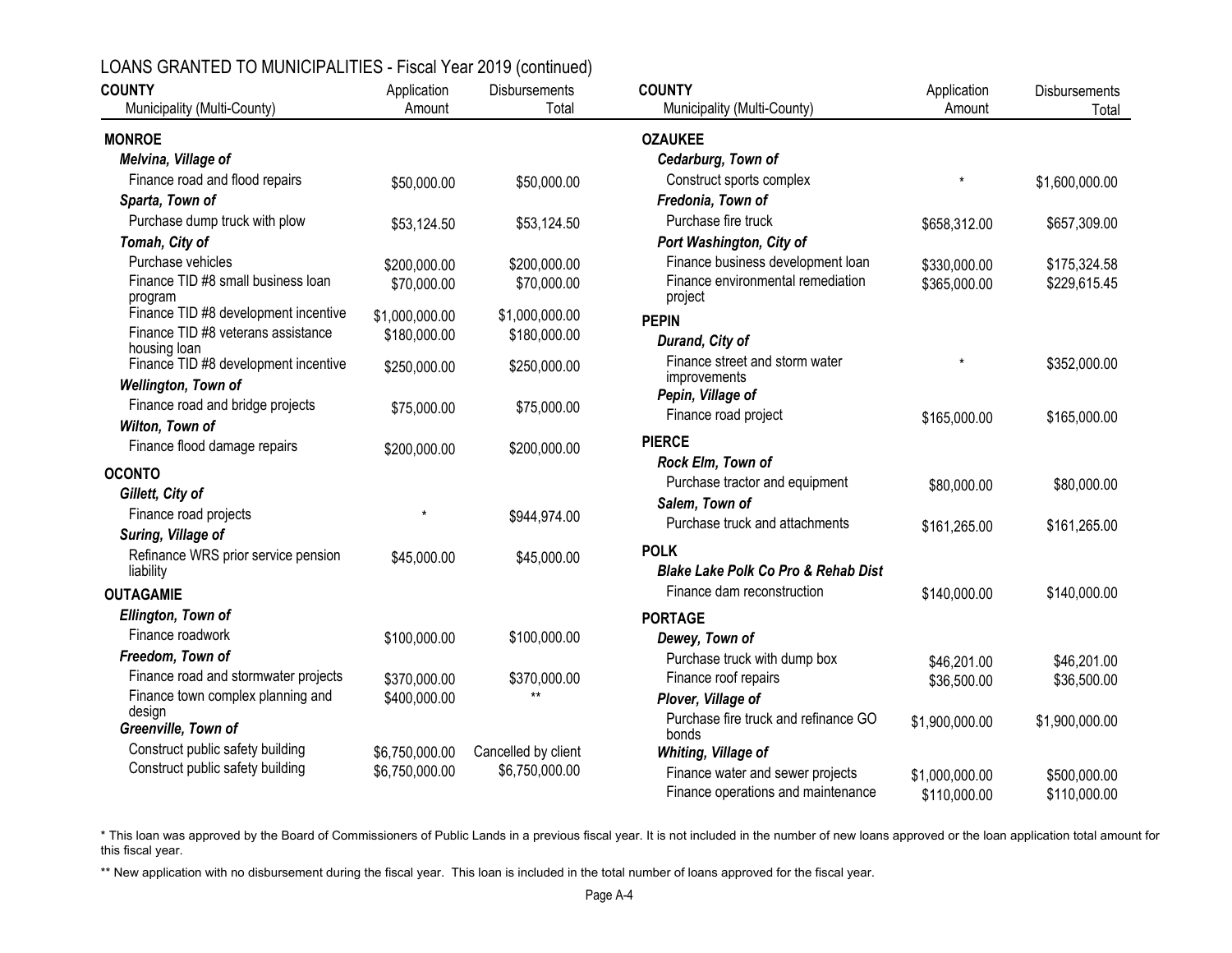| <b>COUNTY</b><br>Municipality (Multi-County)                              | Application<br>Amount | Disbursements<br>Total | <b>COUNTY</b><br>Municipality (Multi-County)                                      | Application<br>Amount                       | Disbursements<br>Total               |
|---------------------------------------------------------------------------|-----------------------|------------------------|-----------------------------------------------------------------------------------|---------------------------------------------|--------------------------------------|
|                                                                           |                       |                        | Sheboygan Falls, City of                                                          |                                             |                                      |
| <b>RICHLAND</b><br>Richland, County of<br>Finance 911 system              | \$200,000.00          | \$200,000.00           | Replace lead laterals<br>Finance subdivision infrastructure<br>Sheboygan, Town of | \$160,000.00<br>\$760,000.00                | \$160,000.00<br>\$760,000.00         |
| <b>ROCK</b><br><b>Beloit, Town of</b>                                     |                       |                        | Finance roadwork, equipment and town<br>hall repairs                              | \$1,500,000.00                              | \$1,500,000.00                       |
| Refinance BCPL loan #02018052.02                                          | \$3,670,615.11        | \$3,670,615.11         | <b>ST CROIX</b>                                                                   |                                             |                                      |
| Janesville, Town of<br>Finance fire protection                            | \$300,000.00          | \$300,000.00           | Woodville, Village of<br>Finance roadwork                                         | \$261,000.00                                | \$261,000.00                         |
| <b>RUSK</b>                                                               |                       |                        | <b>TAYLOR</b>                                                                     |                                             |                                      |
| Rusk, County of<br>Finance capital purchases and building<br>projects     | \$772,147.00          | \$665,377.43           | Gilman, Village of<br>Purchase plow truck                                         | \$100,000.00                                | \$100,000.00                         |
| Willard, Town of<br>Purchase snow plow truck                              | \$37,000.00           | \$37,000.00            | Jump River, Town of<br>Finance roadwork                                           | \$114,000.00                                | \$114,000.00                         |
| <b>SAUK</b>                                                               |                       |                        | <b>TREMPEALEAU</b>                                                                |                                             |                                      |
| Merrimac, Village of                                                      |                       |                        | Pigeon, Town of                                                                   |                                             |                                      |
| Refinance tractor lease                                                   | \$35,175.84           | \$35,175.84            | Finance roadwork                                                                  | \$440,000.00                                | Cancelled by client                  |
| North Freedom, Village of                                                 |                       |                        | Trempealeau, County of                                                            |                                             |                                      |
| Finance street construction                                               | \$90,000.00           | \$45,000.00            | Finance road construction                                                         | \$1,512,042.00                              | \$1,512,042.00                       |
| <b>SAWYER</b>                                                             |                       |                        | Purchase police vehicles<br>Finance HVAC/courthouse upgrades                      | \$132,000.00<br>\$532,400.00                | \$132,000.00<br>\$532,400.00         |
| Hunter, Town of<br>Finance roadwork                                       |                       | \$66,500.00            | Finance IT upgrades                                                               | \$39,230.00                                 | \$39,230.00                          |
|                                                                           | \$73,000.00           |                        | Trempealeau, Village of                                                           |                                             |                                      |
| <b>SHAWANO</b>                                                            |                       |                        | Improve wastewater treatment plant                                                | \$174,000.00                                | \$174,000.00                         |
| Shawano, County of<br>Finance jail and 911 system upgrades                | \$4,506,000.00        | \$4,506,000.00         | <b>VERNON</b><br>Christiana, Town of                                              |                                             |                                      |
| <b>SHEBOYGAN</b>                                                          |                       |                        | Purchase dump truck                                                               | \$175,000.00                                | \$175,000.00                         |
| Kohler, Village of<br>Finance street project and capital                  | \$366,000.00          | \$290,000.00           | <b>VILAS</b><br>Conover, Town of                                                  |                                             |                                      |
| equipment<br>Random Lake, Village of<br>Finance road and utility projects |                       | \$525,000.00           | Purchase fire equipment<br>Purchase highway equipment<br>Construct salt shed      | \$70,000.00<br>\$139,559.00<br>\$114,354.00 | \$70,000.00<br>\$139,559.00<br>$***$ |

\* This loan was approved by the Board of Commissioners of Public Lands in a previous fiscal year. It is not included in the number of new loans approved or the loan application total amount for this fiscal year.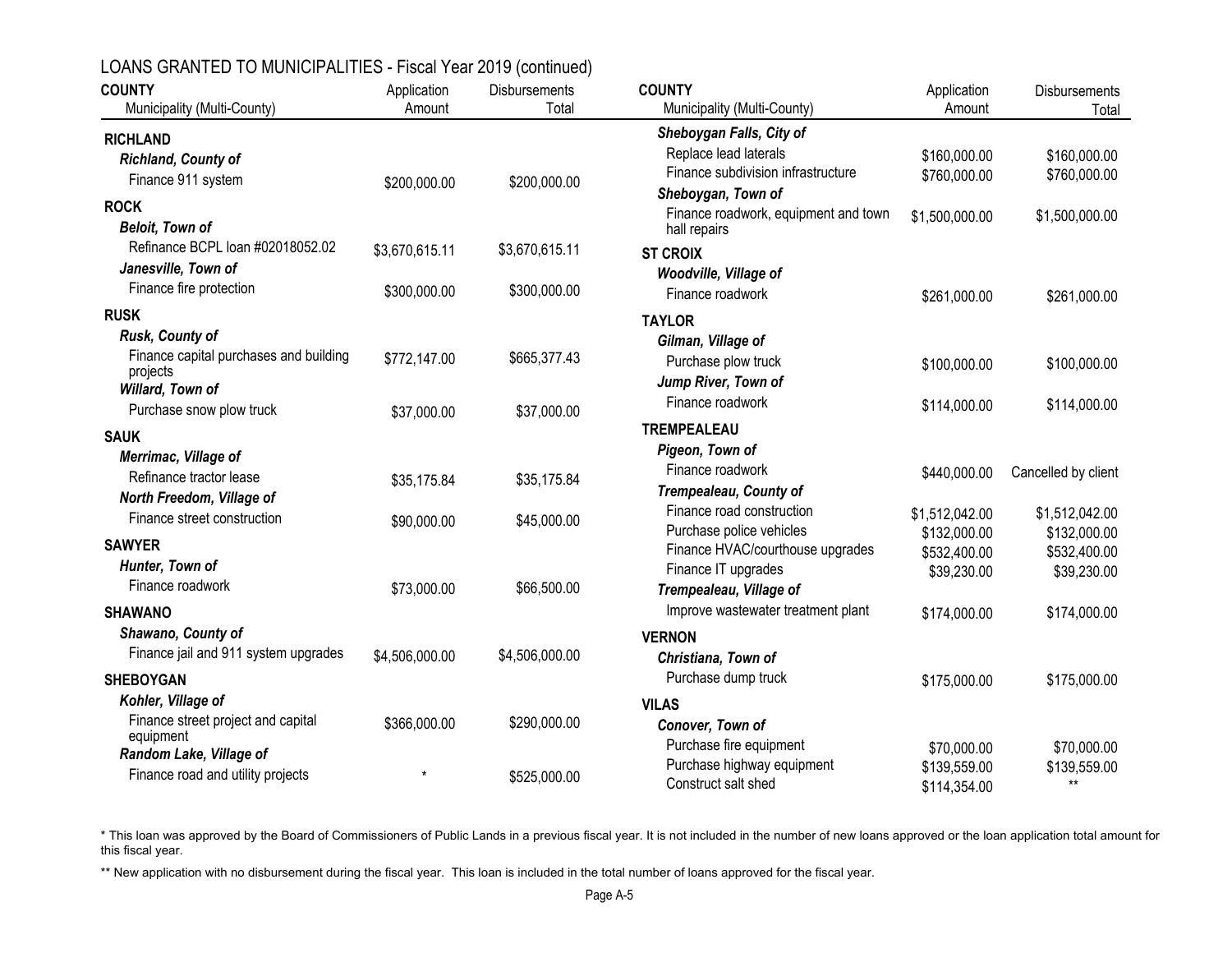| <b>COUNTY</b><br>Municipality (Multi-County)  | Application<br>Amount | <b>Disbursements</b><br>Total | <b>COUNTY</b><br>Municipality (Multi-County) | Application<br>Amount | Disbursements<br>Total |
|-----------------------------------------------|-----------------------|-------------------------------|----------------------------------------------|-----------------------|------------------------|
| Winchester, Town of                           |                       |                               | Manawa, City of                              |                       |                        |
| Construct town shop and renovate town<br>hall |                       | \$1,300,000.00                | Finance water tower painting                 | $\star$               | \$311,000.00           |
| <b>WALWORTH</b>                               |                       |                               | <b>WINNEBAGO</b>                             |                       |                        |
| <b>Bloomfield, Village of</b>                 |                       |                               | Clayton, Town of                             |                       |                        |
| Finance 2018 budget shortfall                 | \$600,000.00          | \$500,000.00                  | Finance water and sewer projects             | \$1,500,000.00        | \$1,500,000.00         |
| Delavan, City of                              |                       |                               | Menasha, City of (Calumet and Winnebago)     |                       |                        |
| Finance TID development incentive             | \$565,715.00          | \$565,715.00                  | Finance street and building<br>improvements  | \$3,890,000.00        | \$3,890,000.00         |
| Delavan, Town of                              |                       |                               | Refinance BCPL loan #2019025                 | \$3,890,000.00        | \$3,890,000.00         |
| Interim financing for fire station            | \$5,000,000.00        | $***$                         | Omro, City of                                |                       |                        |
| construction                                  |                       |                               | Purchase land and building                   | \$310,000.00          | \$310,000.00           |
| Honey Lake Pro & Rehab Dist                   |                       |                               | Vinland, Town of                             |                       |                        |
| Finance dam repair and maintenance            | \$100,000.00          | $^{\star\star}$               | Purchase fire department equipment           | \$133,590.00          | \$133,590.00           |
| <b>WASHBURN</b>                               |                       |                               | <b>WOOD</b>                                  |                       |                        |
| <b>Barronett, Town of</b>                     |                       |                               | Remington, Town of                           |                       |                        |
| Purchase tractor and equipment                | \$90,000.00           | \$90,000.00                   | Purchase plow truck                          | \$135,419.95          | \$135,419.95           |
| Washburn, County of                           |                       |                               |                                              |                       |                        |
| Finance road projects                         | \$755,000.00          | \$755,000.00                  |                                              |                       |                        |
| <b>WASHINGTON</b>                             |                       |                               |                                              |                       |                        |
| Hartford, Town of                             |                       |                               |                                              |                       |                        |
| Purchase lake patrol boat                     | \$29,000.00           | \$29,000.00                   |                                              |                       |                        |
| <b>WAUKESHA</b>                               |                       |                               |                                              |                       |                        |
| Delafield, City of                            |                       |                               |                                              |                       |                        |
| Finance 2018 capital projects                 |                       |                               |                                              |                       |                        |
| Elm Grove, Village of                         | \$311,000.00          | \$311,000.00                  |                                              |                       |                        |
| Finance village hall HVAC system              |                       |                               |                                              |                       |                        |
| <b>Lake Denoon Lake District</b>              | \$1,000,000.00        | \$1,000,000.00                |                                              |                       |                        |
| Finance weed abatement program                |                       | $***$                         |                                              |                       |                        |
| Pewaukee, Village of                          | \$30,000.00           |                               |                                              |                       |                        |
| Finance development incentives                |                       | \$206,000.00                  |                                              |                       |                        |
|                                               | \$206,000.00          |                               |                                              |                       |                        |
| <b>WAUPACA</b>                                |                       |                               |                                              |                       |                        |
| Iola, Village of                              |                       |                               |                                              |                       |                        |
| Refinance library expansion loan              | \$350,000.00          | \$350,000.00                  |                                              |                       |                        |

\* This loan was approved by the Board of Commissioners of Public Lands in a previous fiscal year. It is not included in the number of new loans approved or the loan application total amount for this fiscal year.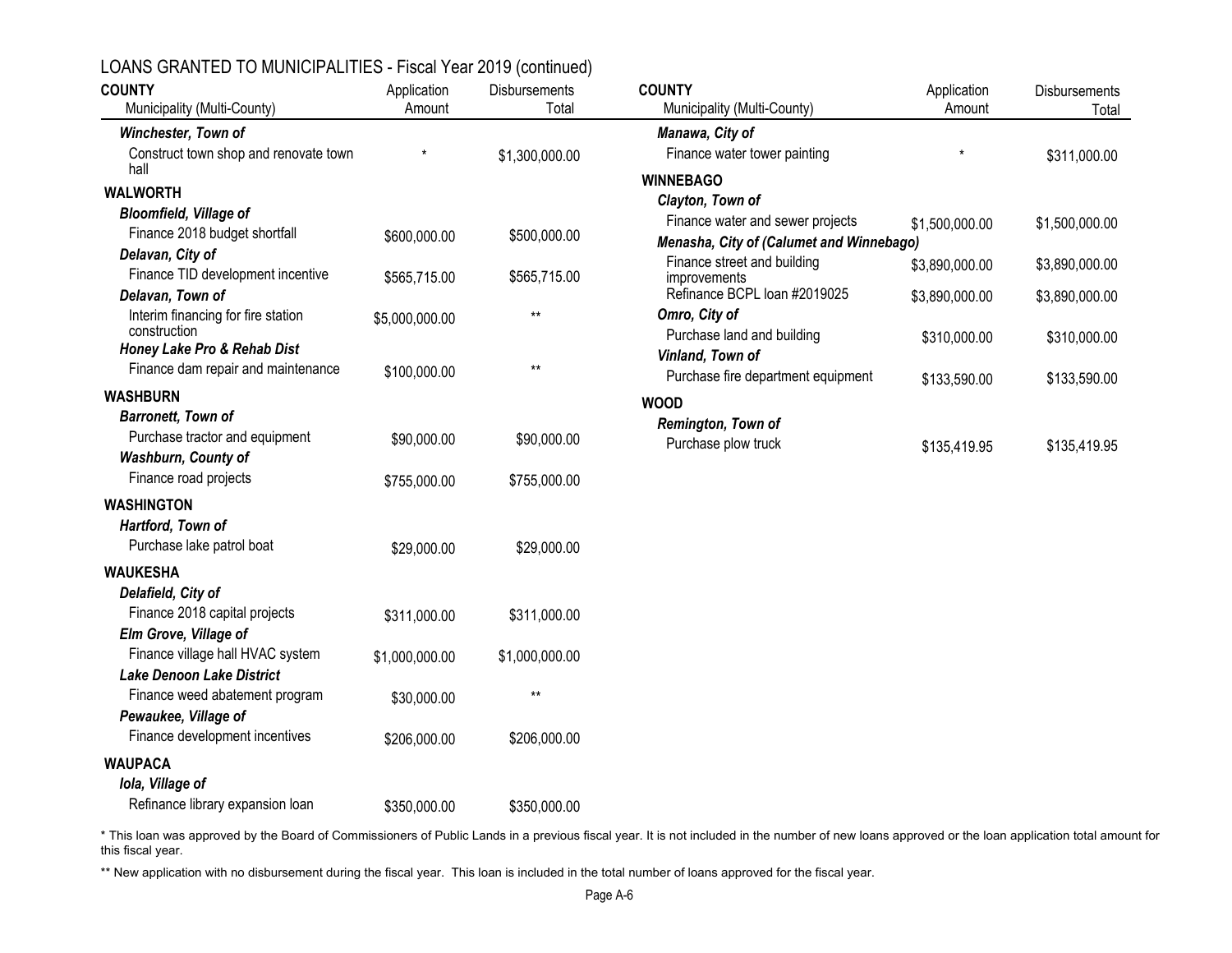# **LOANS GRANTED TO SCHOOL DISTRICTS - Fiscal Year 2019**

During fiscal year 2019, the Board of Commissioners of Public Lands approved **10** school loan applications totaling **\$12,180,000.00** and **9** loan disbursements totaling **\$10,368,092.21** were made.

| <b>COUNTY</b><br>School District (Multi-County)                             | Application<br>Amount          | Disbursements<br>Total         | <b>COUNTY</b><br>School District (Multi-County)                      | Application<br>Amount | <b>Disbursements</b><br>Total |
|-----------------------------------------------------------------------------|--------------------------------|--------------------------------|----------------------------------------------------------------------|-----------------------|-------------------------------|
| <b>COLUMBIA</b>                                                             |                                |                                | <b>WASHINGTON</b>                                                    |                       |                               |
| Cambria - Friesland, School District of (Columbia and Green Lake)           |                                |                                | Kewaskum, School District of (Fond Du Lac, Sheboygan and Washington) |                       |                               |
| Refinance WRS prior service pension<br>liability                            | \$336,000.00                   | \$304,092.21                   | Design and develop athletic fields and<br>outbuildings               | \$1,725,000.00        | \$1,725,000.00                |
| <b>DANE</b>                                                                 |                                |                                |                                                                      |                       |                               |
| <b>Belleville, School District of (Dane and Green)</b>                      |                                |                                |                                                                      |                       |                               |
| Finance buuilding improvements<br>Verona Area, School District of           | \$750,000.00                   | \$750,000.00                   |                                                                      |                       |                               |
| Finance referendum projects                                                 | \$5,000,000.00                 | \$5,000,000.00                 |                                                                      |                       |                               |
| <b>GRANT</b>                                                                |                                |                                |                                                                      |                       |                               |
| <b>River Ridge, School District of</b><br>Finance site improvements         |                                |                                |                                                                      |                       |                               |
| Finance site improvements                                                   | \$700,000.00<br>\$1,000,000.00 | \$700,000.00<br>\$1,000,000.00 |                                                                      |                       |                               |
| <b>IRON</b>                                                                 |                                |                                |                                                                      |                       |                               |
| <b>Mercer, School District of</b><br>Finance building and equipment repairs | \$139,000.00                   | \$139,000.00                   |                                                                      |                       |                               |
| <b>JEFFERSON</b>                                                            |                                |                                |                                                                      |                       |                               |
| Johnson Creek, School District of<br>Finance Phase 2 athletic field project | \$750,000.00                   | \$750,000.00                   |                                                                      |                       |                               |
| <b>OUTAGAMIE</b>                                                            |                                |                                |                                                                      |                       |                               |
| Hortonville Area, School District of<br>Finance athletic field renovation   | \$980,000.00                   | Cancelled by client            |                                                                      |                       |                               |
| <b>SHEBOYGAN</b>                                                            |                                |                                |                                                                      |                       |                               |
| Elkhart Lake - Glenbeulah, School District of                               |                                |                                |                                                                      |                       |                               |
| Finance school improvements                                                 | \$800,000.00                   | $***$                          |                                                                      |                       |                               |

\* This loan was approved by the Board of Commissioners of Public Lands in a previous fiscal year. It is not included in the number of new loans approved or the loan application total amount for this fiscal year.